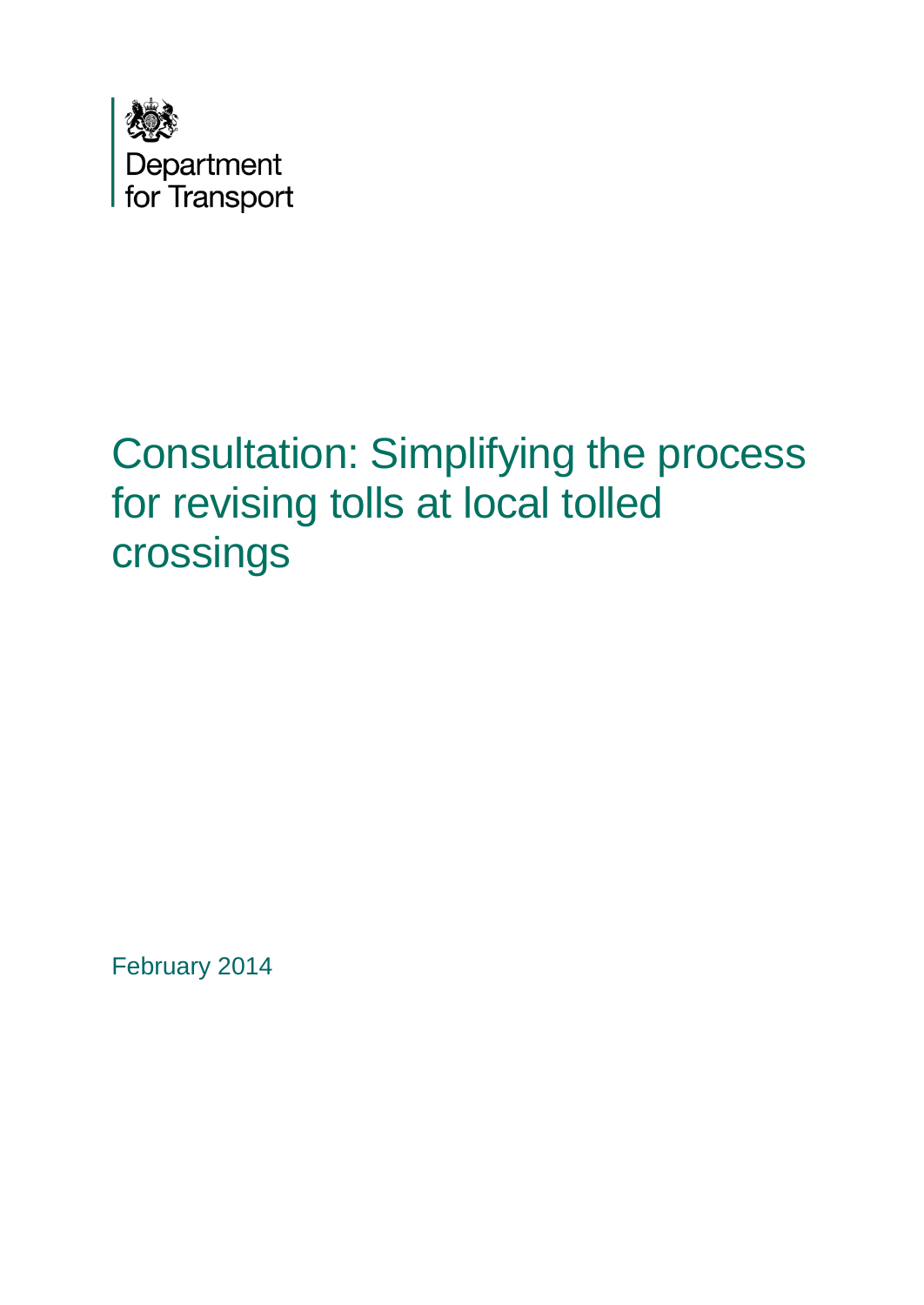The Department for Transport has actively considered the needs of blind and partially sighted people in accessing this document. The text will be made available in full on the Department's website. The text may be freely downloaded and translated by individuals or organisations for conversion into other accessible formats. If you have other needs in this regard please contact the Department.

Department for Transport Great Minster House 33 Horseferry Road London SW1P 4DR Telephone 0300 330 3000 Website [www.gov.uk/dft](http://www.gov.uk/dft) General email enquiries: <https://www.dft.gov.uk/about/contact/form/>

© Crown copyright 2014

Copyright in the typographical arrangement rests with the Crown.

You may re-use this information (not including logos or third-party material) free of charge in any format or medium, under the terms of the Open Government Licence. To view this licence, visit [www.nationalarchives.gov.uk/doc/open-government-licence/](http://www.nationalarchives.gov.uk/doc/open-government-licence/) or write to the Information Policy Team, The National Archives, Kew, London TW9 4DU, or e-mail: [psi@nationalarchives.gsi.gov.uk.](mailto:psi@nationalarchives.gsi.gov.uk)

Where we have identified any third-party copyright information you will need to obtain permission from the copyright holders concerned.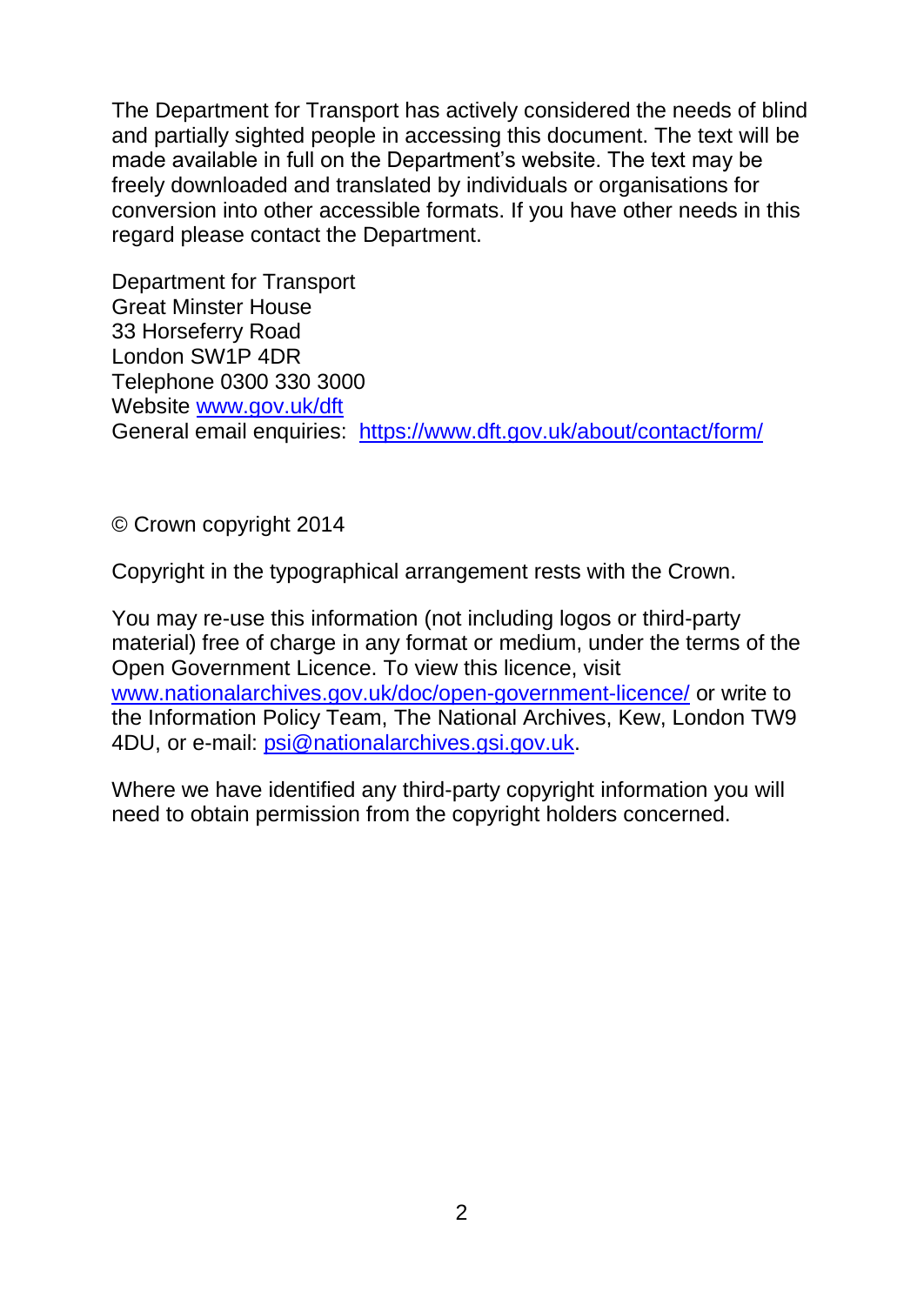# **Contents**

| Annex A - Location of Local Statutory Tolled Crossings23 |  |
|----------------------------------------------------------|--|
|                                                          |  |
| Annex C - Optional template for consultation responses25 |  |
|                                                          |  |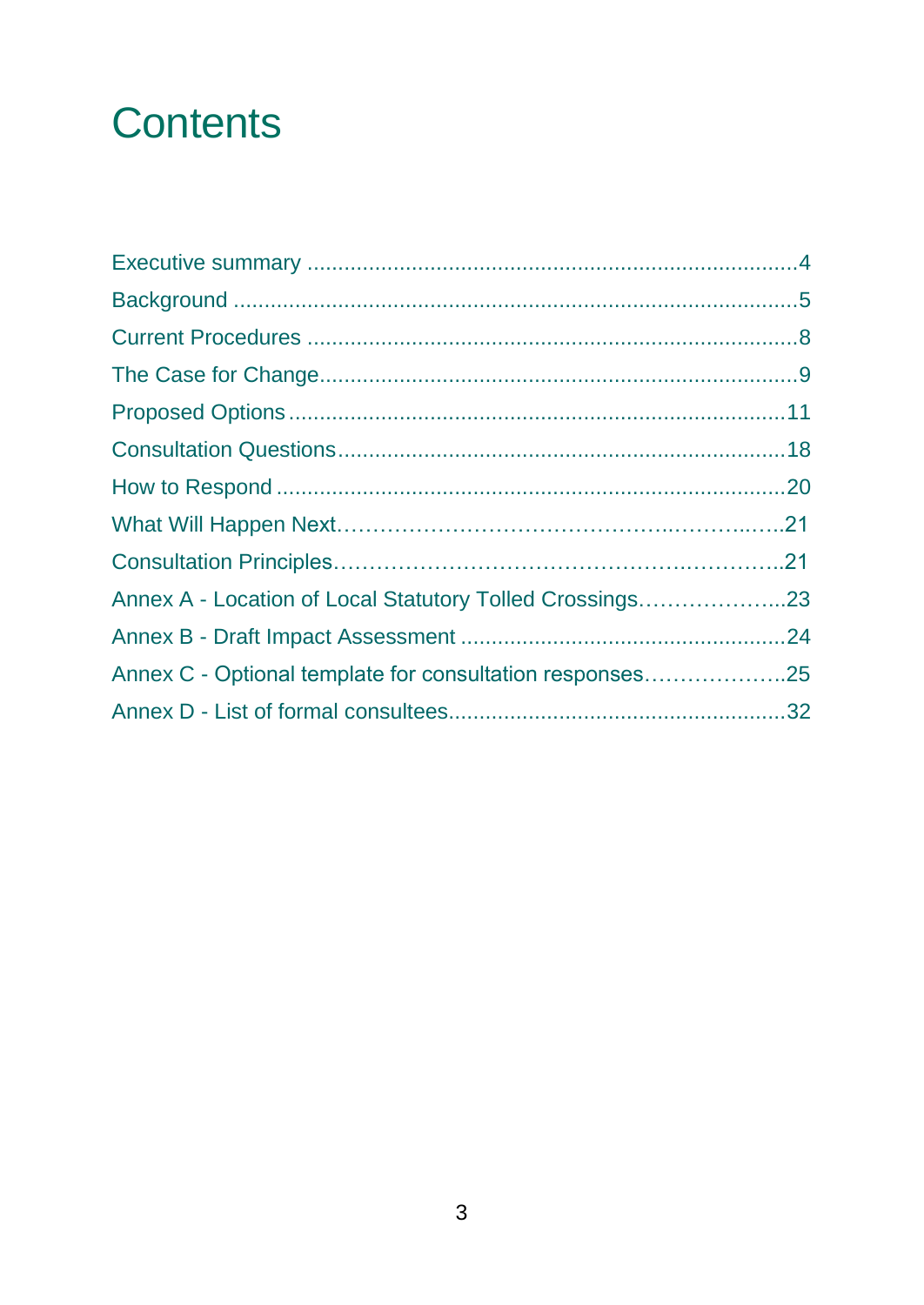# 1. Executive Summary

- 1.1 This consultation relates to local statutory tolled undertakings. These can be bridges, tunnels, lifts and ferry crossings where tolls are charged for their use in accordance with relevant Acts of Parliament. The majority of these are owned by private companies or individuals but some are owned by local authorities
- 1.1. There are around 11 of these undertakings, in England that are currently required to follow the procedures contained in the Transport Charges &c. (Miscellaneous Provisions) Act 1954 (the "1954 Act") to increase their tolls. Whilst this legislation extends to Scotland and Wales we are not aware of any such undertakings there.
- 1.2. Under this Act, operators are required to apply to the Secretary of State for any increase in tolls, regardless of how big or small. This process can be costly and time consuming for the operator, will often involve a public inquiry and these costs are likely passed on to the user through higher tolls.
- 1.3. Government has decided the process needs to be simplified to reduce the administrative burden on operators and government whilst ensuring the interests of users continue to be protected. This consultation is aimed at operators and users of statutory tolled undertakings and seeks views on what form the simplification of this process should take.
- 1.4. Responses to this consultation will form part of the evidence base that Government will use to decide how best to simplify the process for the revision of tolls at local statutory tolled undertakings.
- 1.5. This consultation is not concerned with:
	- Tolled crossings or trunk roads, including the Humber Bridge, not regulated by the 1954 Act
	- Tolled crossings operated by Government appointed concessionaries such as the Severn River crossing and the M6 toll road
	- The road user charge at the Dartford-Thurrock crossing
	- The abolition of tolling at any undertaking
	- The level or type of concession/discount offered at crossings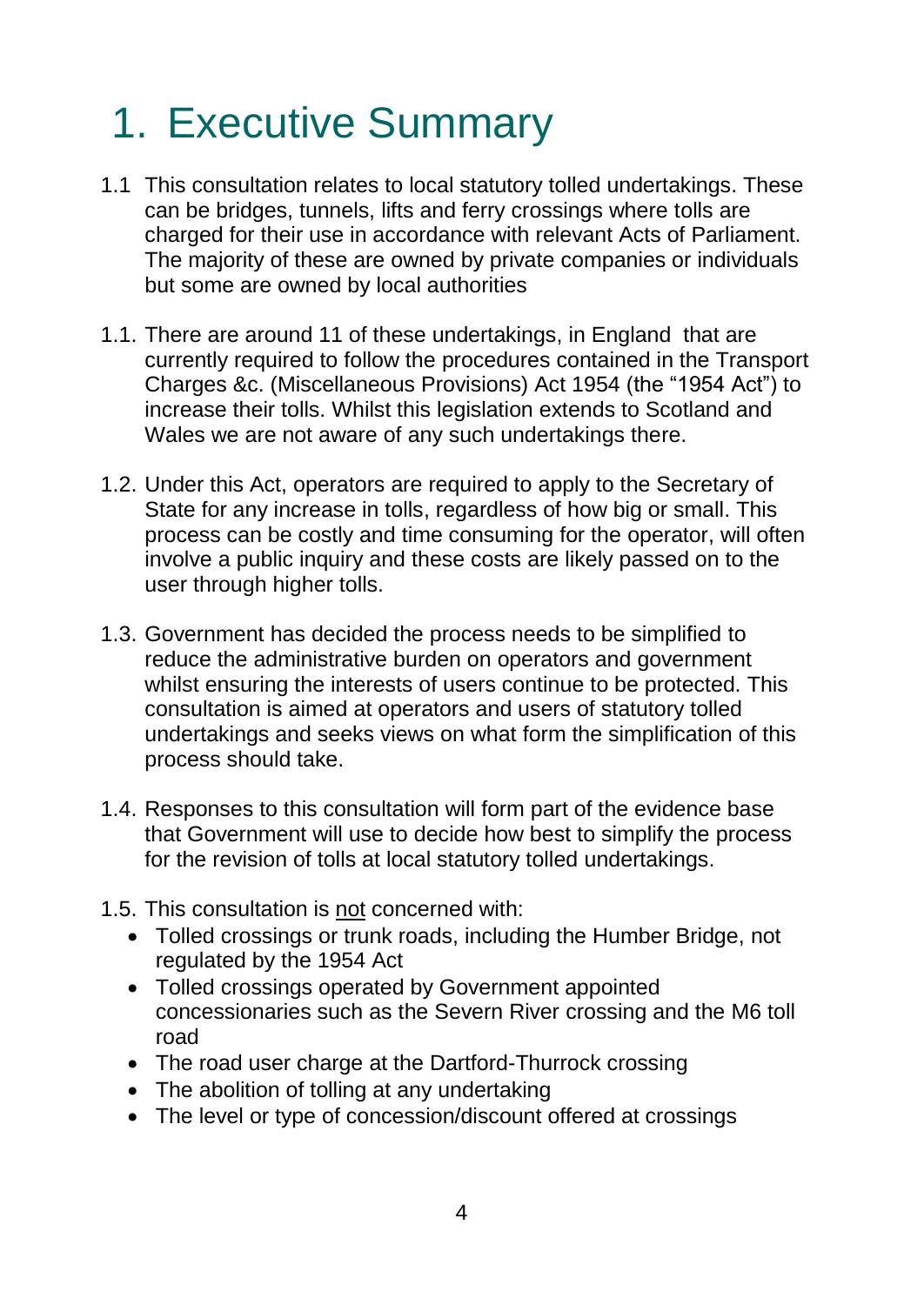# 2. Background

- 2.1. This consultation relates to local statutory tolled undertakings. These can be bridges, tunnels, lifts and ferry crossings where tolls are charged for their use in accordance with relevant Acts of Parliament. The majority of these are owned by private companies or individuals but some are owned by local authorities. The tolls charged are primarily used to cover the construction, management and maintenance of, and in some cases to provide a return on investment in, the undertaking.
- 2.2 Such tolled undertakings fall under four categories;
	- $\circ$  Non-statutory tolled undertakings A number of private bridges and roads that charge tolls for the right to cross private land e.g. Porlock Manor Estate, Somerset. The owners/operators set their own tolls and these are not regulated in any way and are therefore outside the scope of this consultation.
	- o Privately owned statutory tolled undertakings Small crossings tolled under Private Acts of Parliament (some going back to the 18th Century) e.g. Whitchurch Bridge, Oxfordshire. Although these undertakings are all on the public highway they are either privately owned or operated by a private trust. To revise tolls at these crossings, an application has to be made to the Secretary of State for Transport under the 1954 Act. It is this category that is the main subject of this consultation.
	- $\circ$  Local authority statutory tolled undertakings these are larger local authority crossings, typically of river estuaries. The legislation governing these crossings often provides that tolls can be revised each year up to the level of inflation, but an application must be made to the Secretary of State for Transport for any increases above this level. We are aware of at least on one crossing falling within this category that would be relevant to this consultation.
	- $\circ$  Central Government promoted undertakings This group includes the Severn River crossing and the M6 toll road. These are large undertakings that have been designed, built, financed and are being operated by private consortia under a concession agreement with central government. Tolls can be charged for a set period of time in order to cover the costs of building, operating and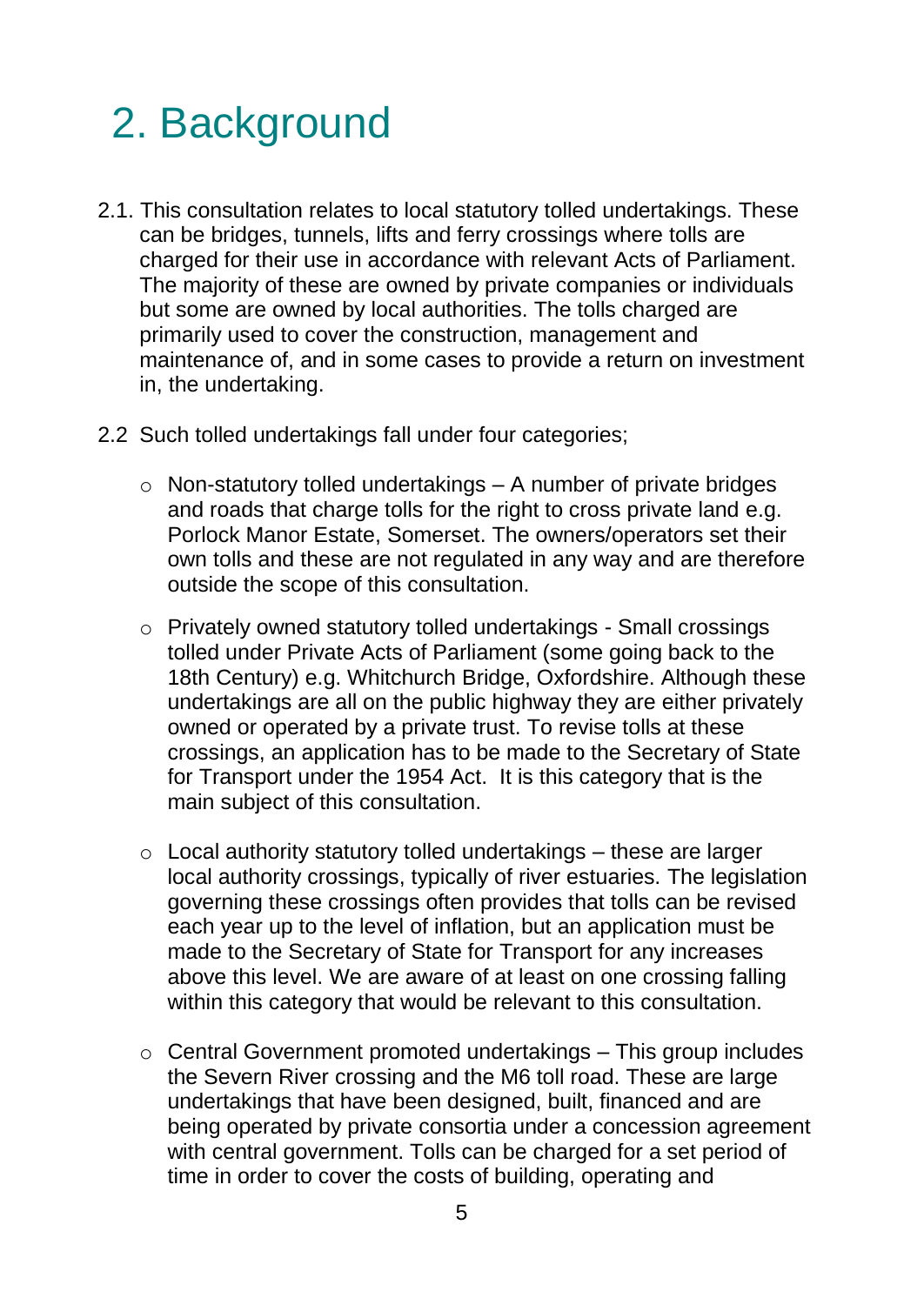maintaining the undertaking. Once the concession ends, Government takes over ownership and management of the undertaking. With regards to the Severn River Crossing, toll increases can be made be in line with inflation. For the M6, the operator is free to set whatever charges it wishes due to the availability of free alternative routes. This type of tolled undertaking is outside the scope of this consultation

- 2.3. This consultation and the proposals within it only apply to those privately owned and local authority statutory tolled undertakings which are required to follow the procedure set out in Section 6 of the 1954 Act to revise their tolls (i.e. the second category above). These include the following undertakings;  $<sup>1</sup>$ </sup>
	- 1. Aldwark Bridge (North Yorkshire)
	- 2. Bournemouth Swanage Motor Road Ferry (Dorset)
	- 3. Clifton Suspension bridge (Bristol)
	- 4. Dartmouth Kingswear Higher Ferry (Devon)
	- 5. Dunham Bridge (Lincolnshire)
	- 6. Rixton and Warburton Bridge (Greater Manchester)
	- 7. Shrewsbury (Kingsland) Bridge (Shropshire)
	- 8. Swinford Bridge (Oxfordshire)
	- 9. Tamar Bridge and Torpoint Ferry (Devon/Cornwall)
	- 10. Whitchurch Bridge (Oxfordshire)
	- 11. Whitney-on-Wye Bridge (Hereford and Worcester)
	- 2.4 A map showing the location of theses undertakings is included at Annex A.
	- 2.5 For the majority of these crossings there is competition from other alternative routes meaning users do not have to use the tolled crossing.
	- 2.6 A number of undertakings currently offer a concession for certain types of users, such as people with a disability, or offer a discount for a number of crossing passes bought in advance. Where these are provided, they are currently done so

 $\overline{a}$ 

 $<sup>1</sup>$  As a number of statutory undertakings date back hundreds of years, there may be others that that have never contacted the</sup> Department or applied to the Secretary of State for increases and that we are therefore not aware of. The above list may not therefore be complete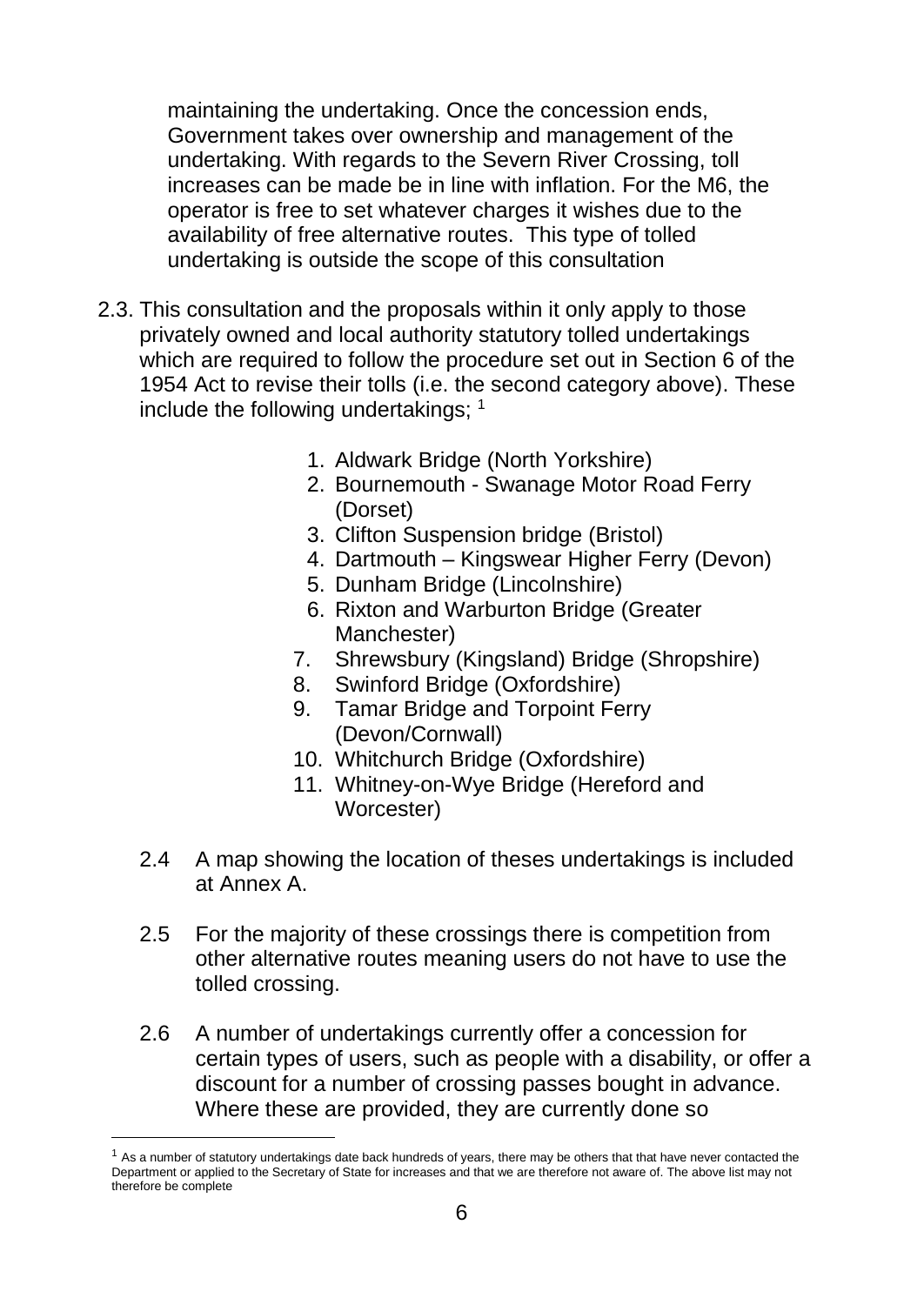voluntarily by the operator. There are no plans to make any changes to this approach.

2.7 Although (to the best of our knowledge) there are no statutory tolled undertaking as described above in paragraph 2.3 in either Wales or Scotland, the 1954 Act is capable of applying there. We have therefore included the Welsh and Scottish Ministers in this consultation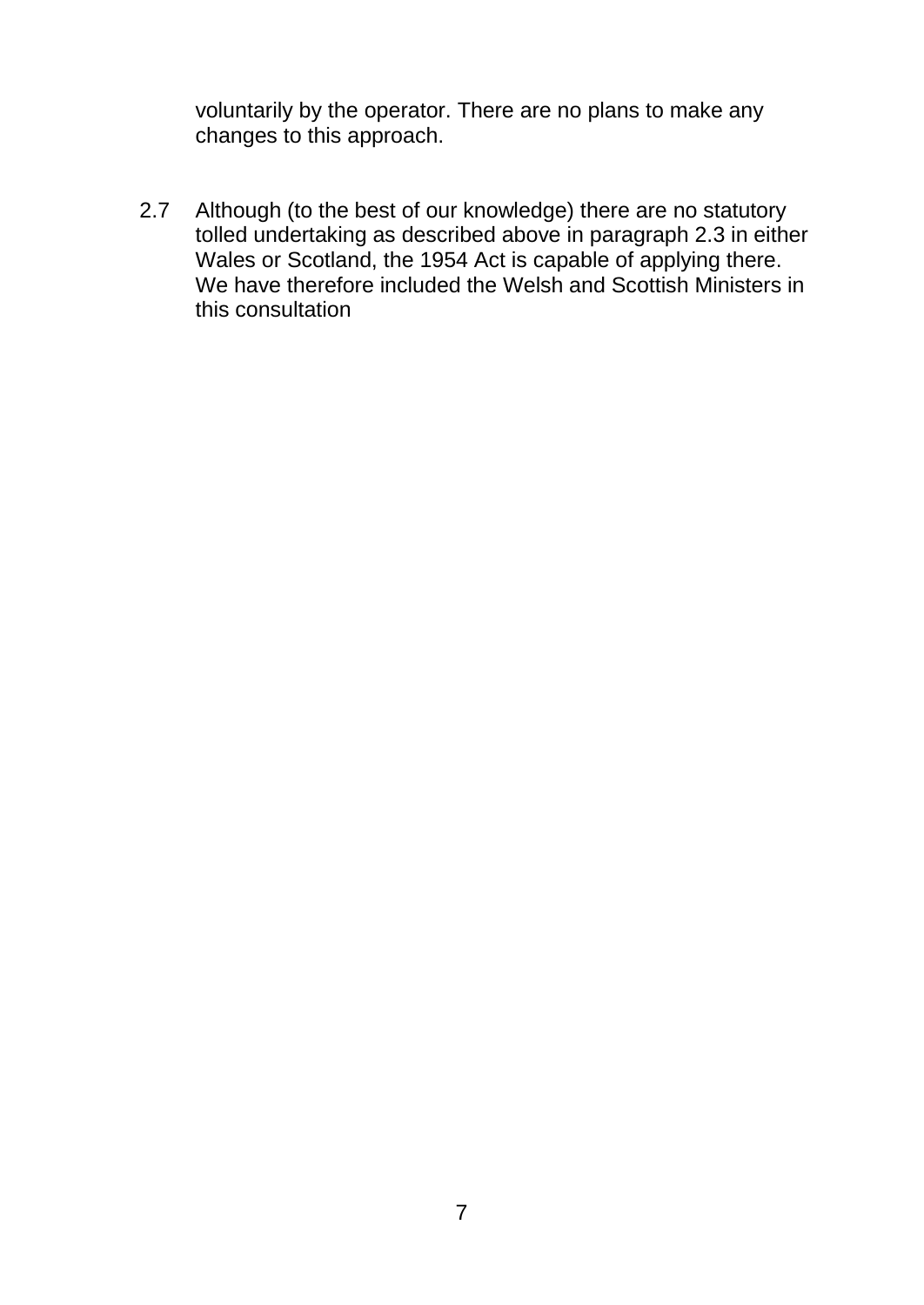# 3. Current Procedures

- 3.1 The tolls at the undertakings listed in paragraph 2.3 are regulated under a variety of statutes. However, the Transport Charges &c. (Miscellaneous Provisions) Act 1954 governs how these tolls can be revised.
- 3.2 The 1954 Act sets out a requirement that applications for toll revisions of any size must be made to the Secretary of State. The main criteria governing the Secretary of State's consideration of applications made under this Act, are set out in s.6(3) and require that he shall;

*"…have regard to the financial position and future prospects of the undertaking and shall not make any revisions of charges which in his opinion would be likely to result in the undertaking receiving an annual revenue either substantially less or substantially more than adequate to meet such expenditure on the working management and maintenance of the undertaking and such other costs, charges and expenses of the undertaking as are properly chargeable to revenue, including reasonable contributions to any reserve, contingency or other fund and, where appropriate, a reasonable return upon the paid up share capital of the undertaking."*

3.3 The process for making an application for a toll increase is that it is advertised in the local press giving details of the general effect of the application. There is a 42 day objection period. If there are any objections to the proposed revisions that are not subsequently withdrawn, whether from individuals or collective bodies, a public inquiry is held. The cost of this, which includes the cost of a venue and an Inspector, are met by the operator making the application. Where such an inquiry is held the Secretary of State has regard to its findings when making a determination on the application to revise the toll.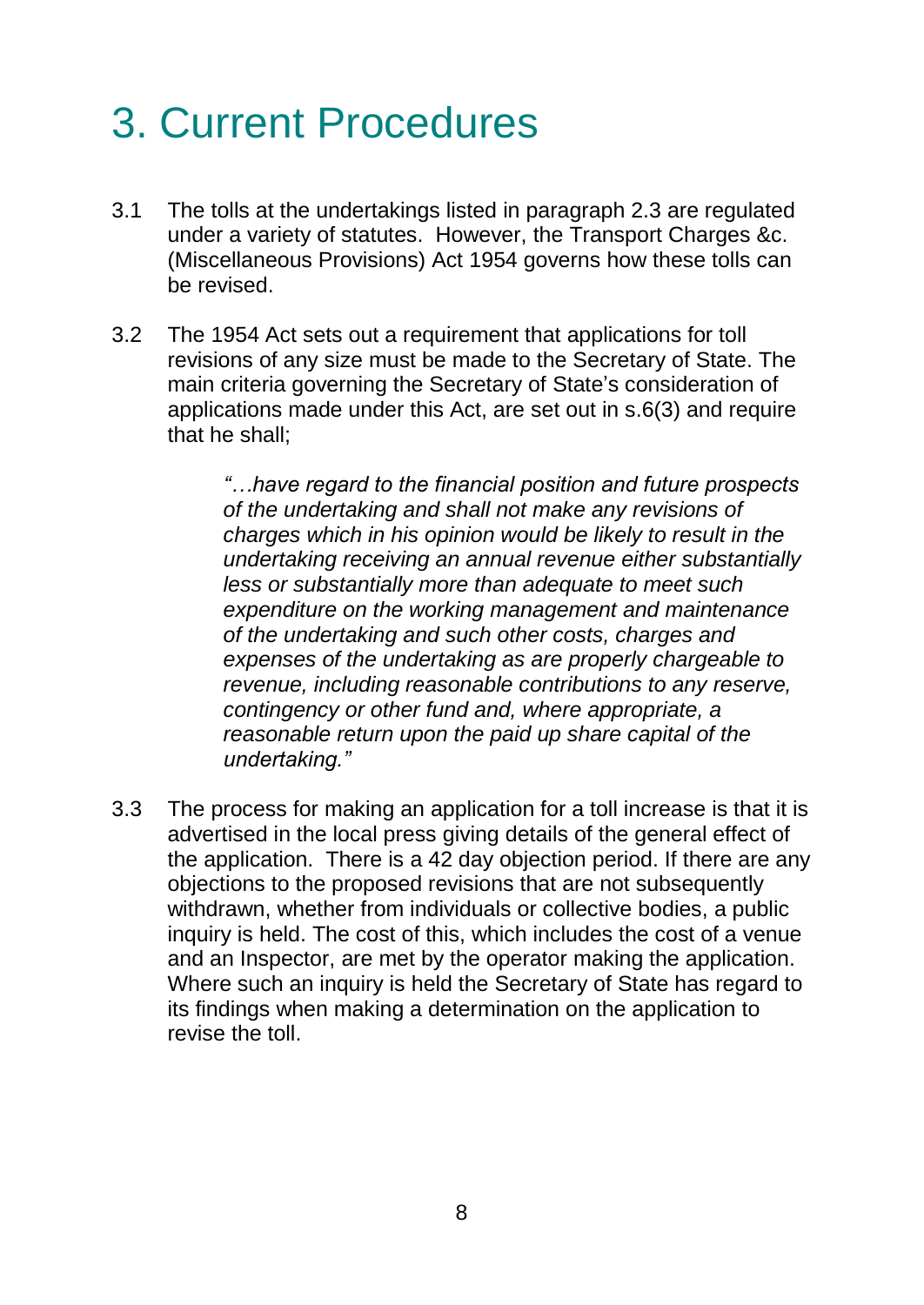# 4. The Case for Change

- 4.1 The existing procedures arguably protect users of an undertaking against unjustifiably high toll increases. The scope for a public inquiry and the role of an inspector and the Secretary of State provide an impartial basis for assessing the interests of users and owners. However, operators are required to apply to the Secretary of State for all increases regardless of the actual level of the increase requested. This imposes an excessive burden on operators, particularly small operators, which in the majority of cases are private businesses, especially where the proposed increases are intended simply to keep tolls at the same level or below in real terms once inflation is taken into account.
- 4.2 Between 2006 and 2012, the Department processed eleven applications for toll increases, submitted by operators of one of the crossings on page 6. Six of these involved public inquiries. In all these applications the Secretary of State agreed the increase. This brings in to question the practical value of the current process.
- 4.3 Under the current procedures the length of time it takes for an operator to have their application approved is dependent on a number of factors, including whether objections are received and whether a public inquiry is necessary. It can take operators between 5 and 8 months to progress an application where a public inquiry is not required by an objector and around 9 to 18 months where one is. S.6(2) of the 1954 Act provides that operators cannot apply to increase tolls more frequently than once a year. This means in some cases operators have to wait 2.5 years between applications.
- 4.4 Overall, we consider that the procedures for the revision of tolls are cumbersome and time consuming. The very existence of such controls arguably deters rather than inspires long term investment in the undertaking to ensure its optimum efficiency. In addition, as the costs of this process are likely to be passed on to users through higher than necessary tolls, it is arguable that the current process is often not beneficial for users either. This process also places a modest burden on central Government resources to the cost of the tax payer.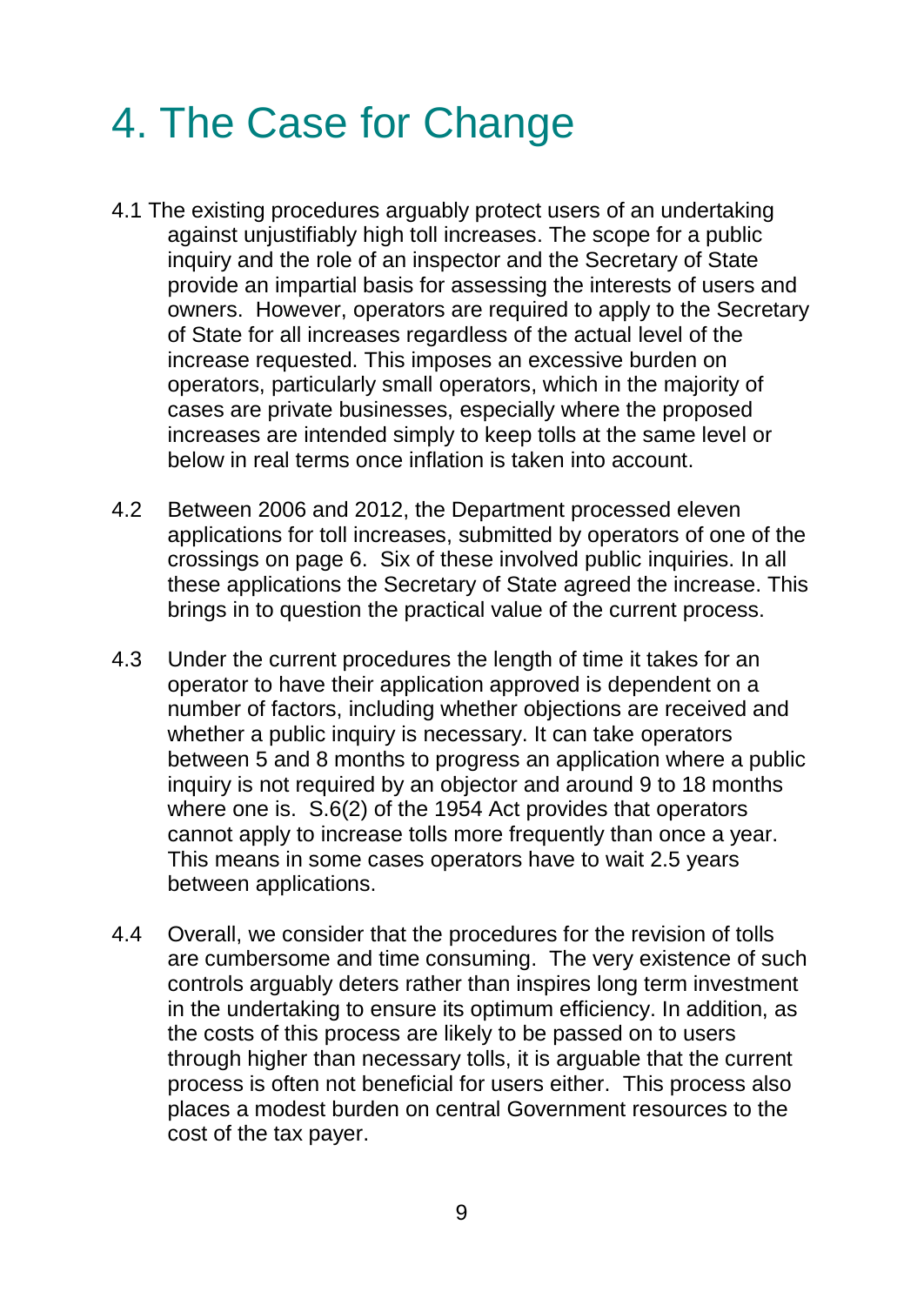- 4.5 Government is therefore keen to reduce costs to operators and the taxpayer and provide private business with greater flexibility, encouraging them to consider long term investment.
- 4.6 The primary objective of this consultation is to seek views on a simplified process for dealing with applications for revising tolls at what are a small number of statutory undertakings. The aim is to reduce the burden on operators and government whilst ensuring the interests of users continue to be protected.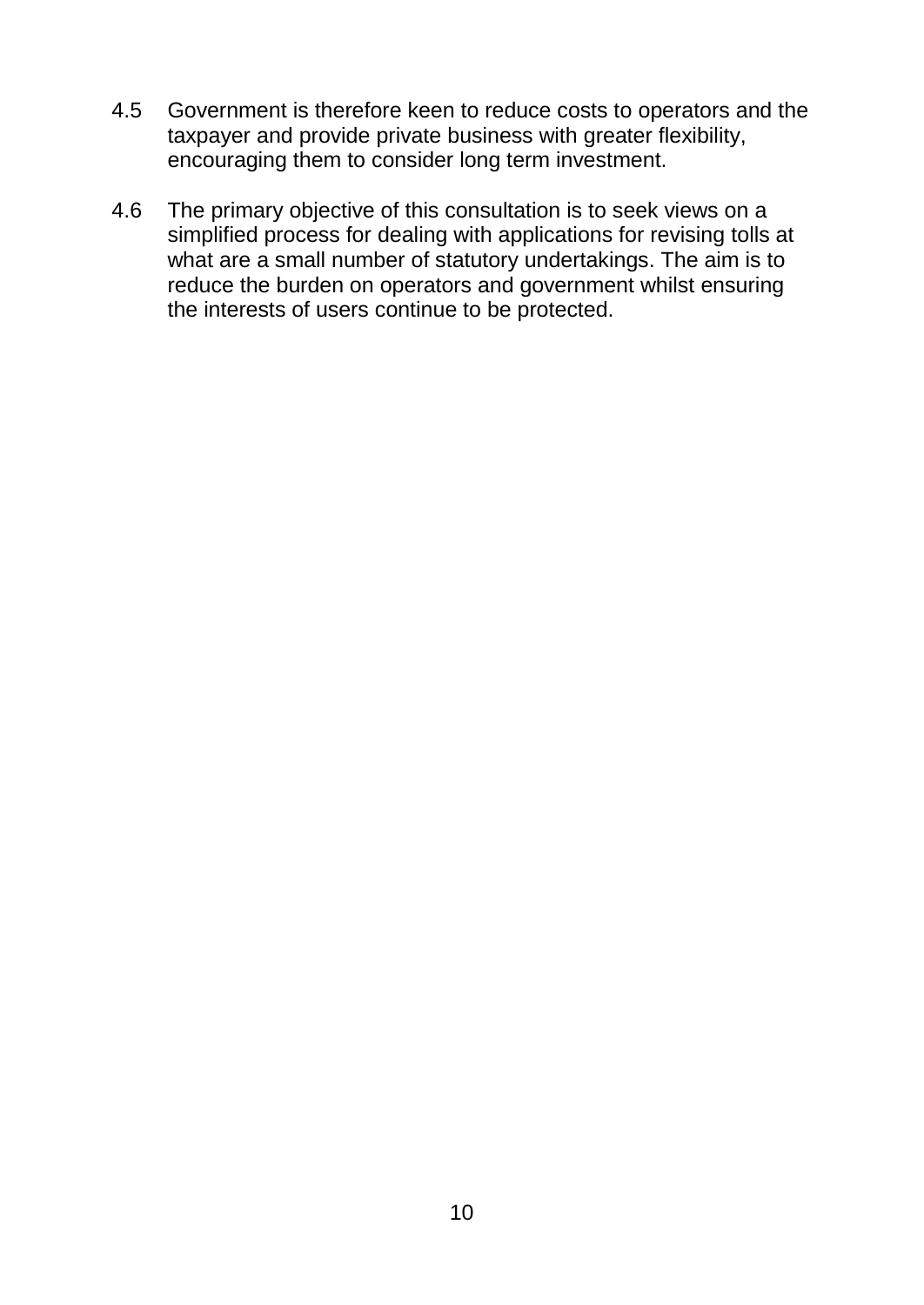# 5. Proposed Options

- 5.1 **Option 1\_- We propose enabling operators to increase their tolls, not more than once annually, up to a specified level without an application to the Secretary of State. operators wishing to increase tolls above this level would be required to make an application to the Secretary of State using the same or a similar process as now.**
- 5.2 **Under this option, for all increases (up to or above the specified level), operators would still be required, as under the current process, to ensure any revenue generated from tolls was not substantially less or substantially more than adequate to meet the management and maintenance of an undertaking, including a reasonable contribution to any contingency fund and, where appropriate, a reasonable return on investment in the undertaking.**
- 5.3 **Within this option there are two aspects that would need to be considered; (a) what the specified level should be below which an application to the Secretary of State is not required; and (b) for toll increases above the specified level, at what point it should be possible for a public inquiry to be triggered.**

### **Increases up to a specified level**

5.4 We propose the following options with regards the level of toll increase operators should be allowed to make themselves without an application to the Secretary of State;

### **Option 1a – Level of inflation<sup>2</sup>**

- 5.5 Under this option operators would be free to vary tolls, not more than once annually, in line with (or below) inflation without an application to the Secretary of State.
- 5.6 This approach is similar to the approach taken to revise tolls at the Severn Crossing (a central government controlled undertaking).

 $\overline{a}$ <sup>2</sup> See p15 for a consideration of what measure of inflation should be used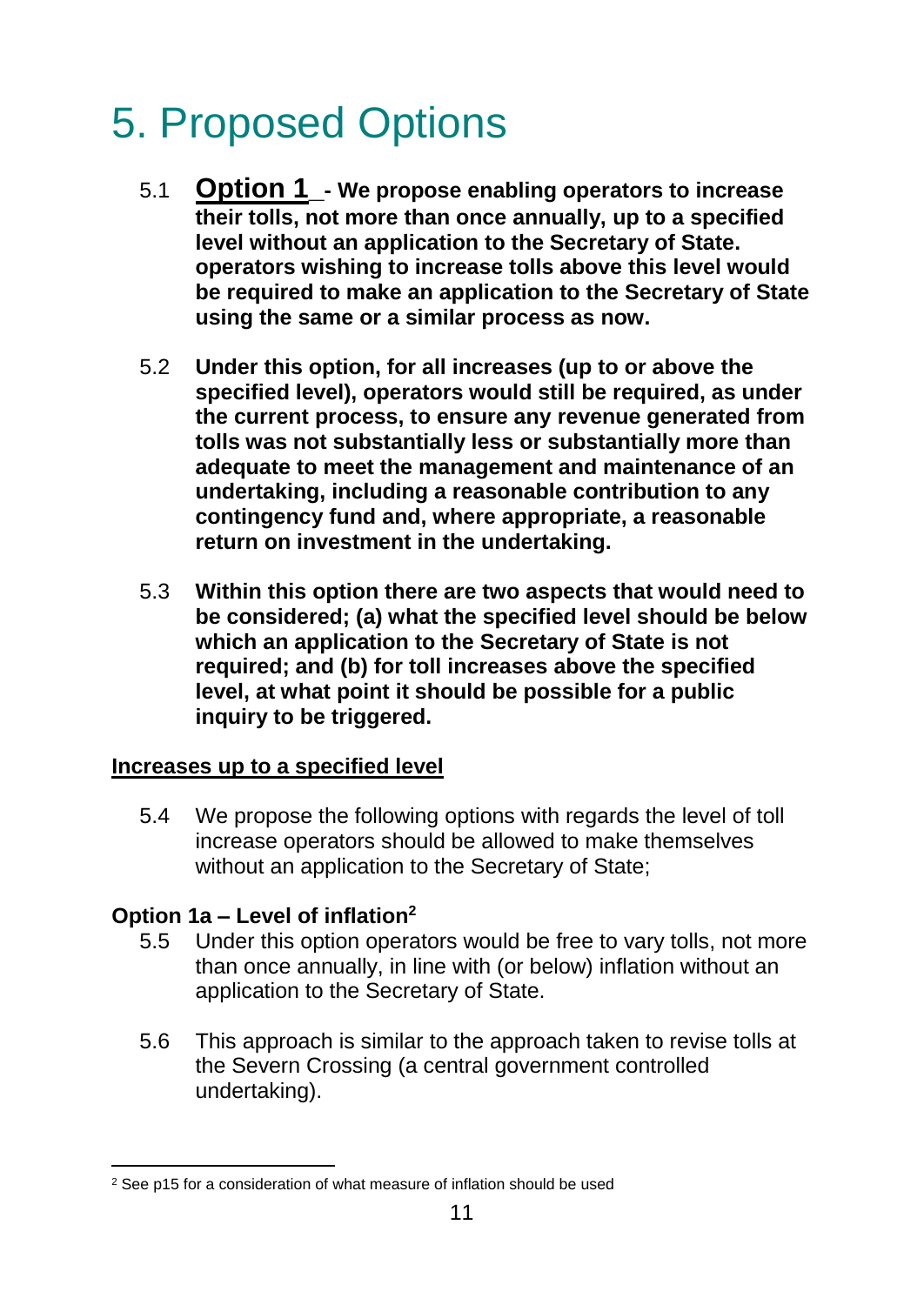### **Option 1b- Level of inflation minus 1%**

- 5.7 Under this option operators would be free to vary tolls, not more than once annually, in line with (or below) inflation minus 1% without an application to the Secretary of State.
- 5.8 Under both options 1a and 1b it would be for operators to decide when (if at all) to increase their tolls in line with inflation/inflation minus 1%.

### **Increases above a specified level**

5.9 Where an operator wishes to increase their tolls above the specified level, we propose that they be required to make an application to the Secretary of State using the same process as now. However we propose the following options as to when a public inquiry could be triggered following outstanding objections to an application;

### **Option 1.1**

5.10 The current process would continue. This means any objection from any party that was not withdrwan would be capable of automatically triggering a public inquiry.

### **Option 1.2**

5.11 The cases on which a public inquiry would be required would be restricted to those where there are outstanding objections that include at least one from a local authority (Unitary, County, District, Town or Parish Council). In all other cases it would be for the Secretary of State to decide if one was necessary.

### **Option 2 - Enable operators to increase tolls by any amount, as and when required, without applying to the Secretary of State.**

- 5.12 Operators would be free to revise their own tolls as and when they felt necessary.
- 5.13 Operators would, as under the current system, and as proposed under option 1, still not be able to generate an annual revenue either substantially less or substantially more than adequate to meet the management and maintenance of a bridge or ferry undertaking, including a reasonable contribution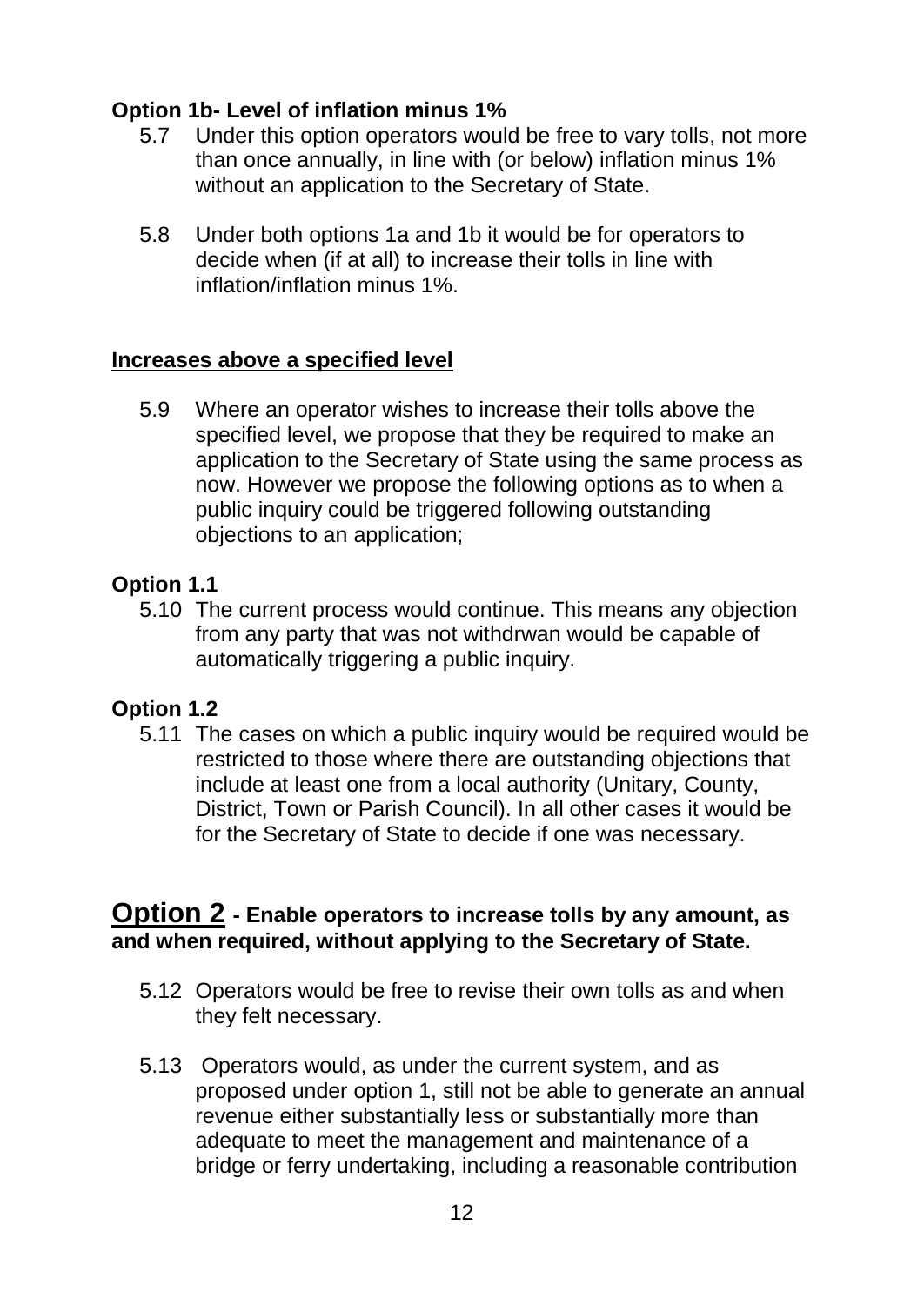to any contingency fund and, where appropriate, a reasonable return on investment in the undertaking. It would in the first instance be for the operator to ensure that this requirement was being met. However, as this limitation would remain in the legislation, Local Authorities and the public would be able to challenge any operators they thought were seeking excessive increases through the legal system.

### **The Government's Preferred Option**

- 5.14 Option 1 is the Government's preferred option as we believe it offers the best balance between providing greater flexibility to the operator and providing the user with the opportunity to be consulted on larger proposed increases. Within this, the Government's preferred level of toll increase that operators would be able to implement themselves without an application to the Secretary of State is option 1b (inflation minus 1%).
- 5.15 With regards increases above this level, the Government's preferred approach is option 1.2 (the cases on which a public inquiry would be required would be restricted to those where there were outstanding objections that included a least one from a local authority).
- 5.16 Combined, the Government believes these options provide the best balance between reducing the burden on operators and protecting the interests of users. These options enable operators to have greater certainty over future revenue, enabling them to better manage their undertaking whilst preventing them from having to fund costly public inquiries as a result of potentially one, possibly small objection and from these costs potentially being passed on to users through higher tolls. In addition option 1b benefits users by providing an incentive for operators to keep their toll increases below inflation (i.e.-1%), so as to benefit from the streamlined procedure by avoiding the time and costs associated with having to make an application to the Secretary of State.

### **Question: Given that Government are minded to change the current process, which option do you prefer?**

**Option 1 Option 2 Other – Please specify your alternative**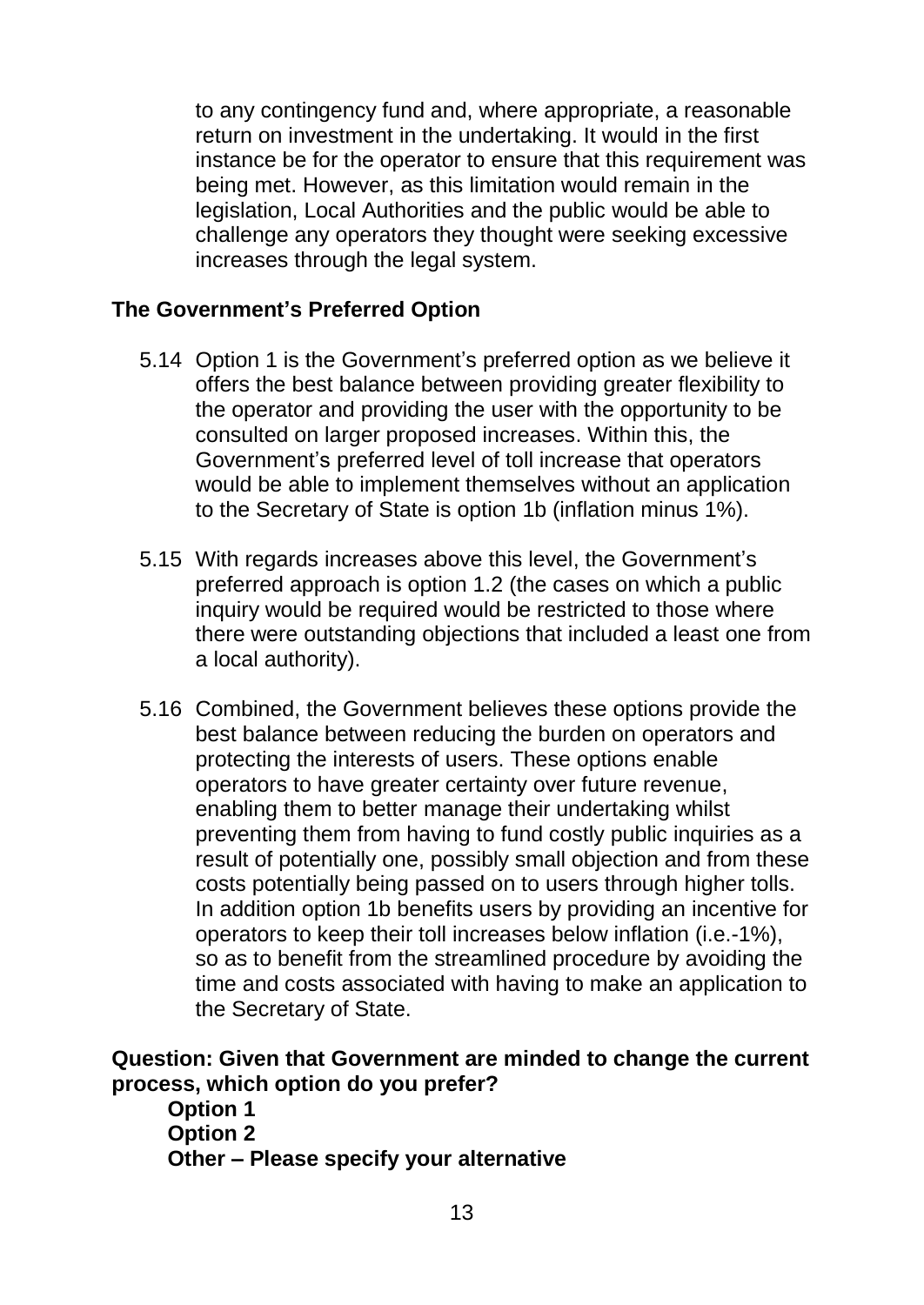### **If option 1:**

**What is your preferred specified level of increase an operator should be able to make themselves without an application to the Secretary of State?**

**Option 1a Option 1b**

**For applications above this level, at what point should it be possible for a public inquiry to be triggered?**

**Option 1.1 Option 1.2**

### 6. Informing the public of increases

- 6.1 With all three options, consideration needs to be given as to whether operators should be required to inform the public of any upcoming toll increase when they do not need to apply to the Secretary of State. Under option 1 this would be an increase up to inflation or inflation -1 and under option 2 this would be any level of increase.
- 6.2 Under the current system, operators are required to inform the public that they have applied to the Secretary of State to increase their tolls and place an advertisement to that effect in the local newspaper, informing them that should they wish to, they have 42 days to object.
- 6.3 We propose continuing to require operators to notify the public of any upcoming toll increases at least 42 days before these come into effect.

**Question: Should operators be required to notify the public of upcoming increases before these are activated? If so should this continue to be done with a notice in the local newspaper and should this be at least 42 days before increases are implemented?** 

6.4 To help make it clearer to users how increases have been calculated, we propose requiring operators using this new power to publish (e.g. on a website) a breakdown of how their tolls have been worked out across each vehicle type (e.g. for the previous five years).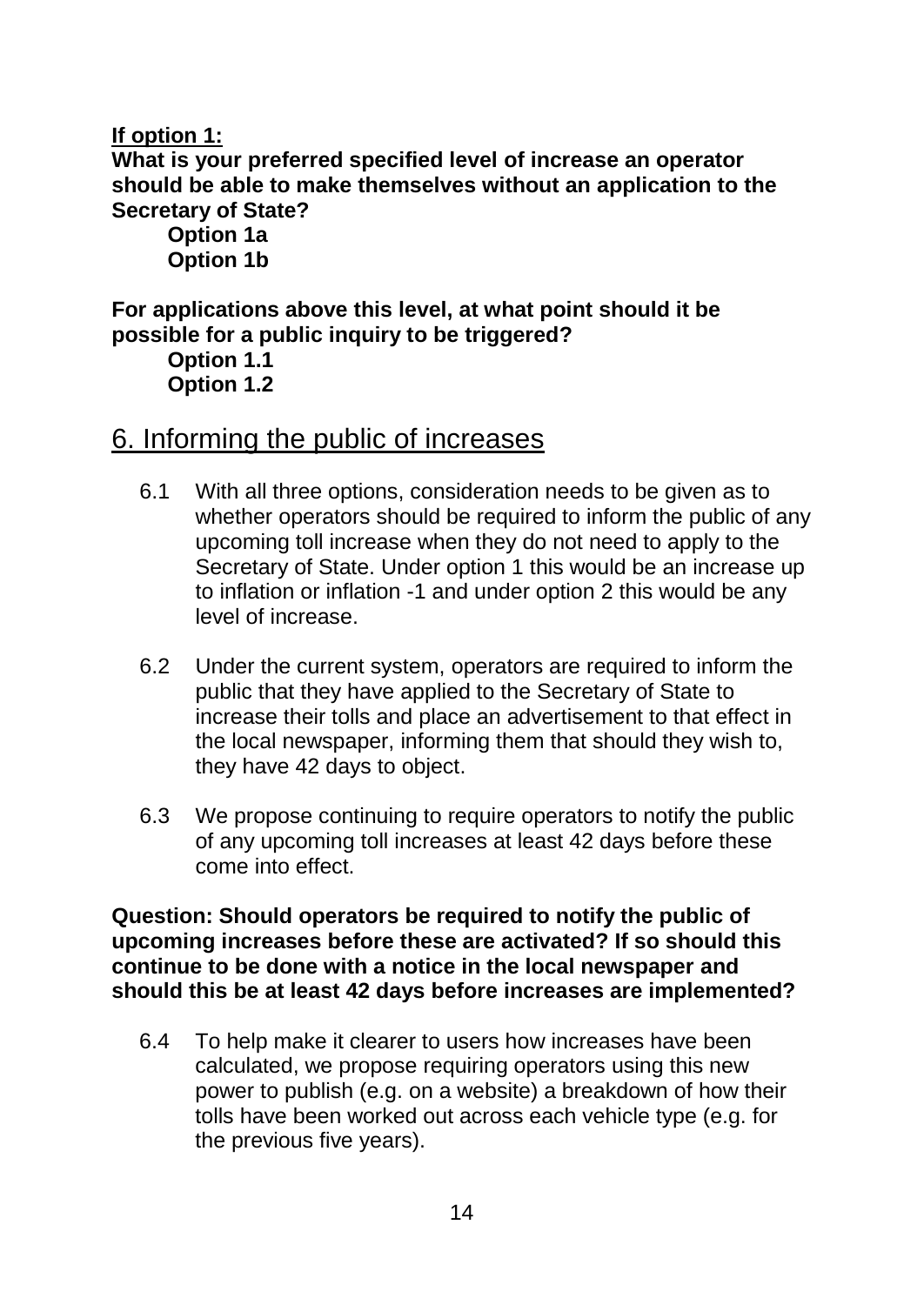**Question: Do you think operators making increases should be required to publish a breakdown of how these increases have been calculated? If so, what period should this cover (e.g. previous five years?) and should this be available in a particular format?**

## **7.** Measure of Inflation

- 7.1 For option 1, there are a number of ways inflation could be defined. The government's preferred approach is to use the Retail Price Index (RPI) but the use of the Consumer Price Index (CPI) is also be an option.
- 7.2 The inflation percentage change would be determined over a period of 12 months from the month of July in each year but it would be open to the operator to vary at a lower percentage than this. Variations may take place no more than once every 12 months and discretion would remain with the operator not to make any variations. All inflation increases would also need to be rounded down to the nearest penny to ensure they did not go above inflation/inflation minus 1%.
- 7.3
- 7.4 In July 2012 RPI was 3.2%.and CPI was 2.6%. This would mean a toll of £1.00 could increase up to £1.03 using RPI (rounded down from £1.032) and £1.02 using CPI (rounded down from £1.026). Under the option of inflation minus 1%, the increase using RPI (2.2%) would be £1.02 (rounded down from £1.022) and with CPI (1.6%) it would be £1.01 (rounded down from (£1.016)
- 7.5 With regards how previous increases have compared to inflation, taking the increases at each crossing listed on page 6 for each vehicle type for all the years we have data for, around 50% of previous increases were at or below the level of RPI, around 40% were below the level of CPI, around 40 % were below the level of RPI minus 1% and around 35% were below the level of CPI minus 1%.

#### **Question: What do you think the measure of inflation should be; RPI CPI**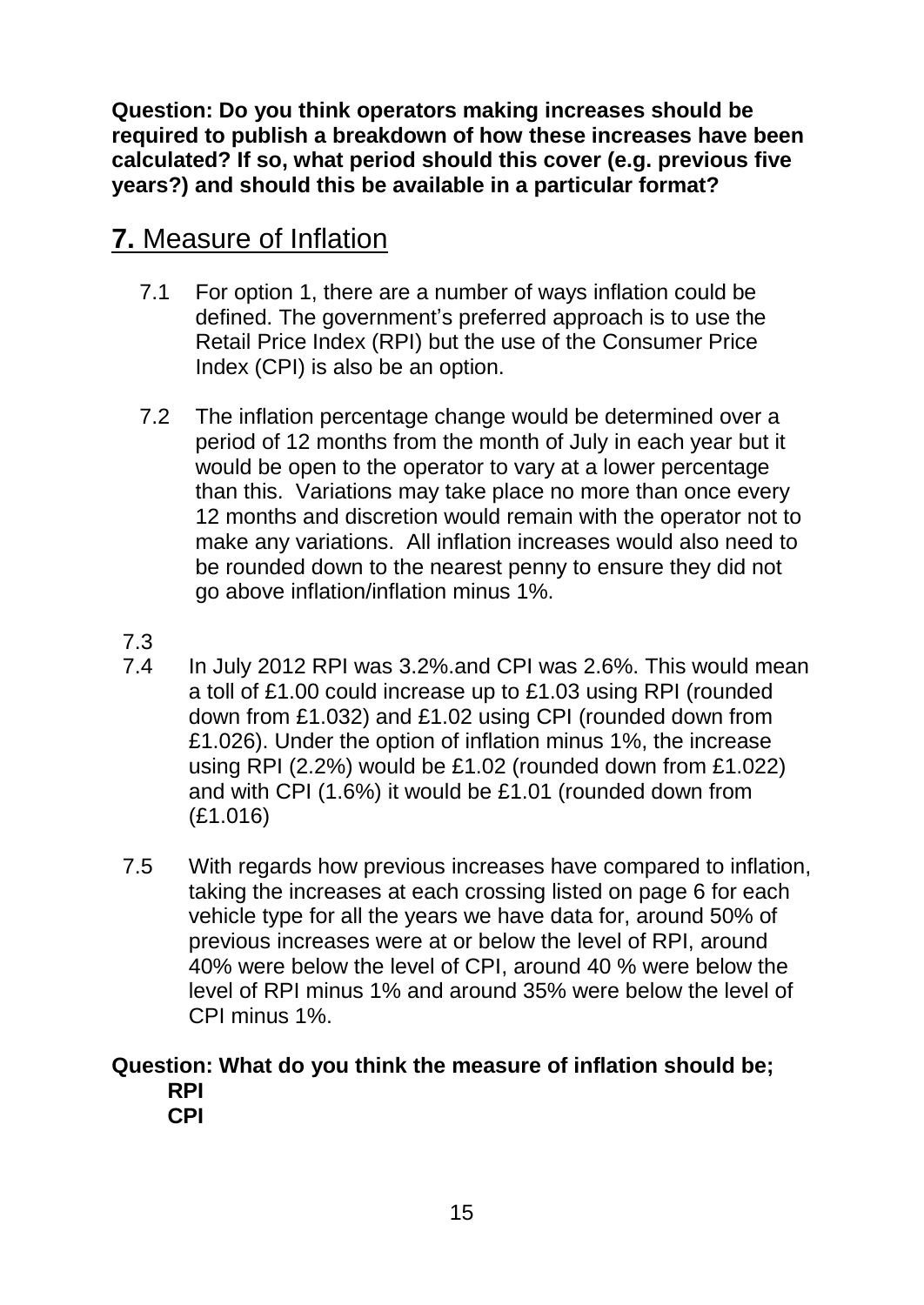## **8.** Accumulation of inflation increases

- 8.1 Under the current system operators increase tolls on average, every five years. We are aware that in some cases the tolls charged are measured in pence and an annual increase would be insignificant compared with the costs of implementing it. To give operators greater flexibility around managing the costs of implementing increases, we propose enabling operators to accumulate inflation increases up to five years. The power to accumulate would not be applied retrospectively but would commence from the date the amended legislation comes into effect.
- 8.2 For example, assuming the July 2012 inflation figures remained the same for the next five years, a £1 toll would increase to £1.17 under RPI and £1.13 under CPI after five years. Under the inflation minus 1% option, after five years a £1 toll would increase to £1.11 under RPI and £1.08 under CPI.

### **Question: Do you agree that operators should be able to accumulate inflation increases for up to five years before implementing them?**

## **9.** Application of inflation/inflation minus 1% increases across various vehicle types

- 9.1 We propose providing operators with flexibility as to the way in which inflation/inflation minus 1% increases are applied to different vehicle types. This would allow operators to increase their previous year's overall total tolling income by inflation/inflation 1% but how individual increases for different vehicle types are set to achieve this would be for toll operators to decide. This means that an above inflation/inflation minus 1% increase for one vehicle type, e.g. cars could be balanced against a below inflation increase for another vehicle type such as motorbikes.
- 9.2 Example:

| • If the total income in year 2013 is £1,000 achieved through; |          |
|----------------------------------------------------------------|----------|
| $\circ$ 50 motorbikes crossing at £1.50 each                   | $=$ £75  |
| o 150 cars crossing at £2.00 each                              | $=$ £300 |
| ○250 lorries crossing at £2.50 each                            | $=$ £625 |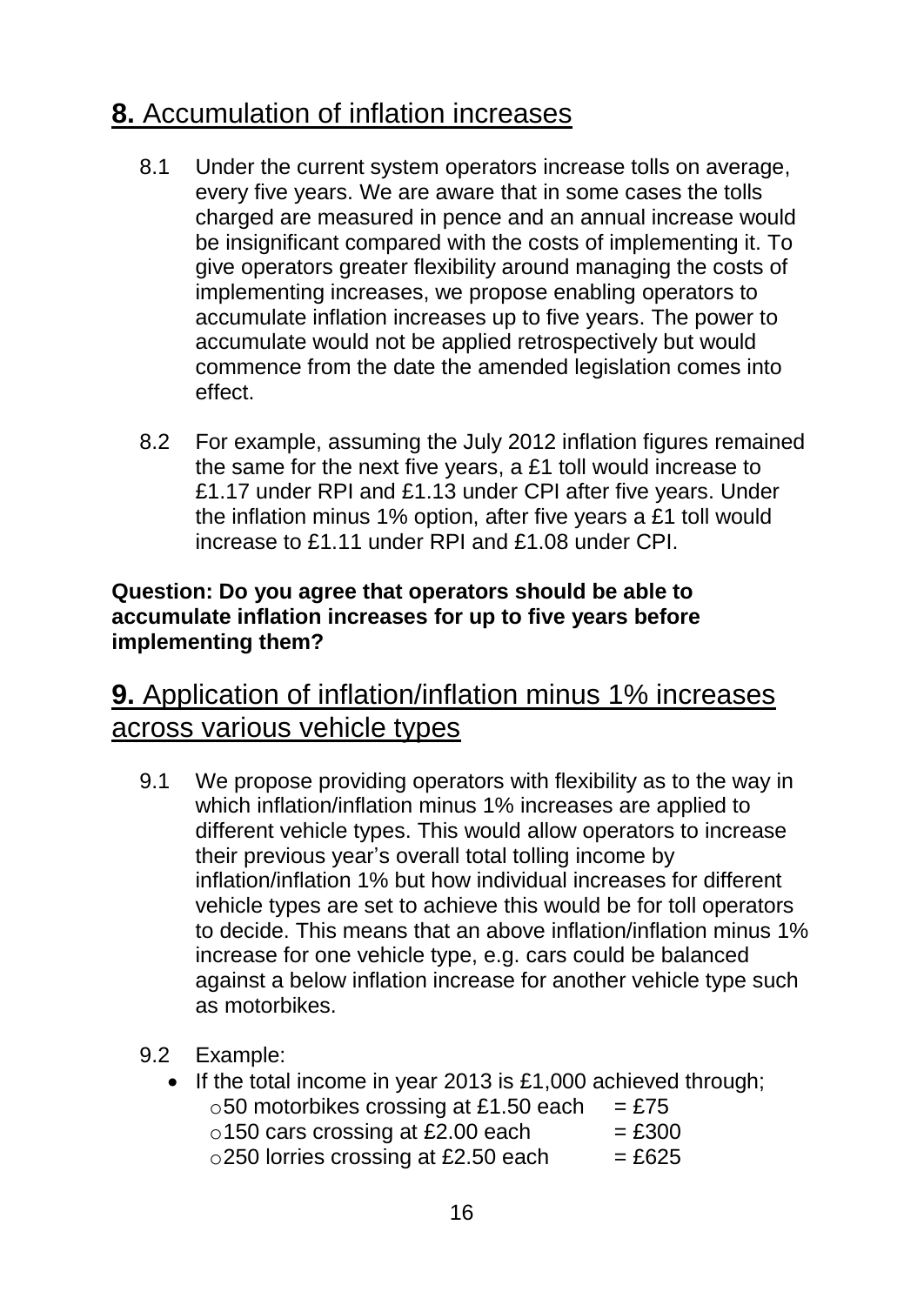$TOTAL = £1,000$ 

• In 2014, if inflation was 3.2% the operator at this crossing could increase their different tolls so that their 2013 revenue would not have exceeded a maximum of £1,032. The following provides an example as to how operators could achieve this increase:

| ○50 motorbikes crossing at £1.58 each   | $=$ £79         |
|-----------------------------------------|-----------------|
| $\circ$ 150 cars crossing at £2.15 each | $= £322.50$     |
| ○250 lorries crossing at £2.52 each     | $= \pounds 630$ |
| <b>TOTAL</b>                            | $= £1,031.50$   |
|                                         |                 |

 Or as another alternative the toll for cars could have been increased to £2.21 with the other two tolls unchanged to meet the same requirement.

**Question: Should operators have flexibility in determining how inflation increases are spread across tolls for each vehicle type?**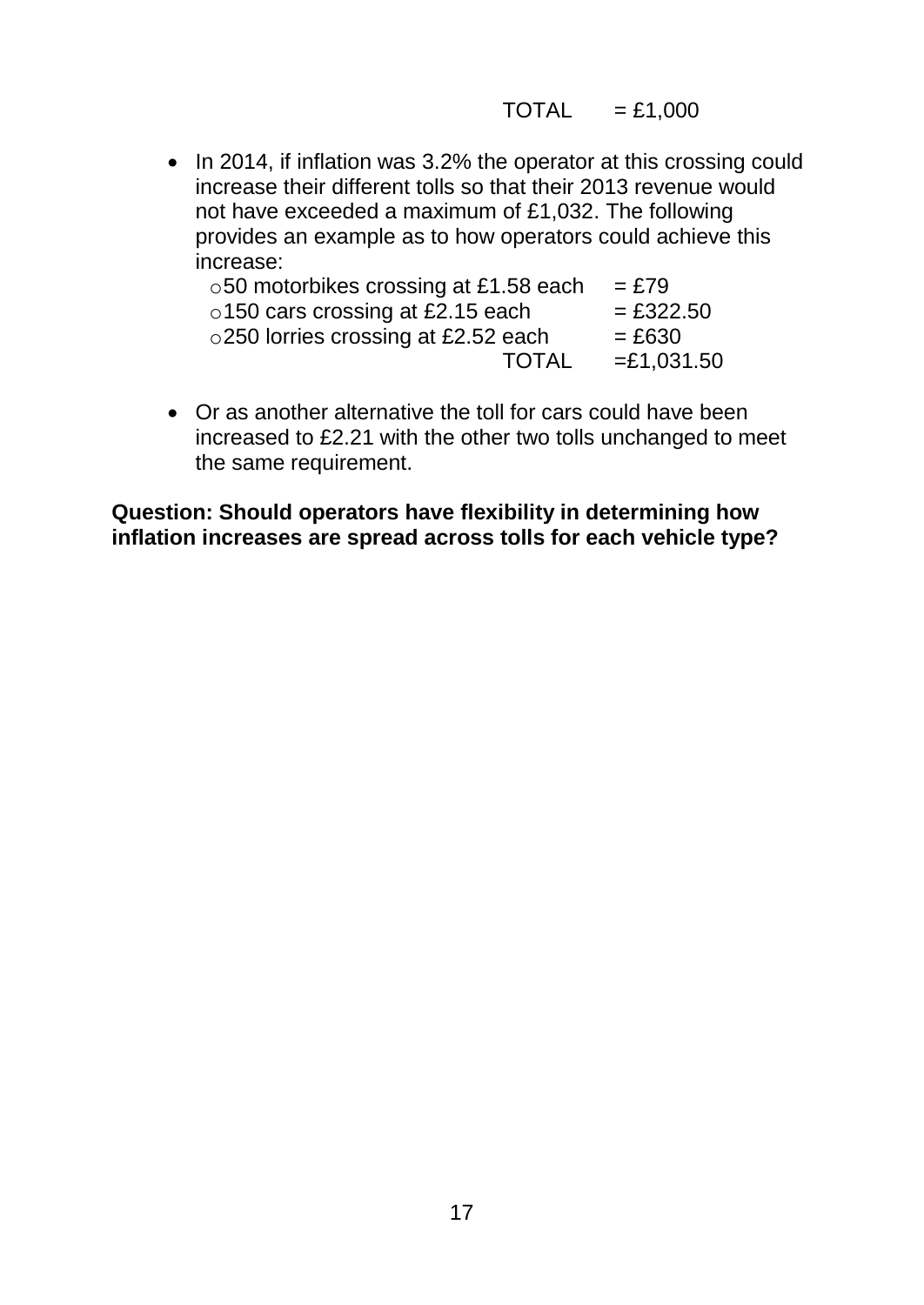# 10. Consultation questions

The consultation questions asked in the course of this document are collected together here for ease of reference. It would be helpful when responding to these questions if consultees could use the form at Annex C or the link at[:www.gov.uk/government/consultations/simplifying-the](http://www.gov.uk/government/consultations/simplifying-the-process-for-revising-tolls-at-local-tolled-crossings)[process-for-revising-tolls-at-local-tolled-crossings](http://www.gov.uk/government/consultations/simplifying-the-process-for-revising-tolls-at-local-tolled-crossings) All responses will be treated equally regardless of the format in which they are received.

### **The Government welcomes views from users on;**

- 1. Which local tolled crossings listed on page 6 do you use?
- 2. Which of the following best describes how often you use the tolled crossings listed on page 6 - Daily; weekly; occasionally
- 3. How would you best describe the purpose of your journey involving these crossings; Travel to and from work; mostly business; mostly leisure
- 4. How do you think the proposed options for revising tolls would impact on you, supported by evidence where possible?

### **Government welcomes view from both operators and users on the following;**

5. Question: Given that Government are minded to change the current process, which option do you prefer? Option 1 Option 2 Other – Please specify your alternative

### If your preference is option 1;

What is your preferred specified level of increase an operator should be able to make themselves without an application to the Secretary of State?

Option 1a Option 1b

For applications above this level, at what point should it be possible for a public inquiry to be triggered?

Option 1.1 Option 1.2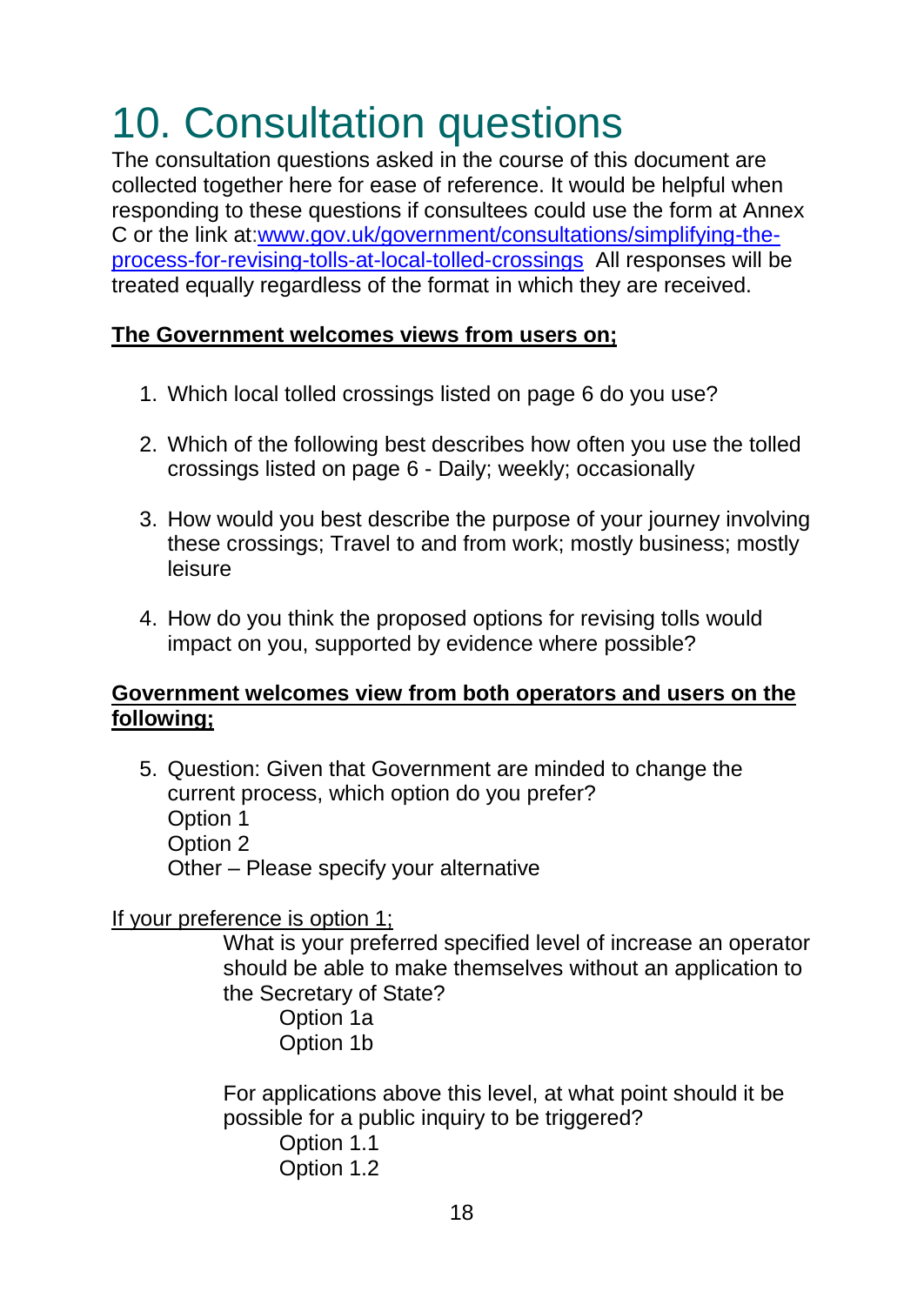- 6. Should operators be required to notify the public of upcoming increases before these are activated? If so should this continue to be done with a notice in the local newspaper and should this be at least 42 days before increases are implemented?
- 7. Do you think operators making increases should be required to publish a breakdown of how these increases have been calculated? If so, what period should this cover (e.g. previous five years?) and should this be available in a particular format?
- 8. What do you think the measure of inflation should be; -RPI -CPI
- 9. Do you agree that operators should be able to accumulate inflation increases up to five years before implementing them?
- 10. Should operators have flexibility in determining how inflation increases are spread across tolls for each vehicle type?

### **The Government welcomes views from operators on;**

- 11. The costs and benefits (to you) of the current process under the 1954 Act, supported by evidence where possible.
- 12. For each option, please explain the likely effect on tolls at your undertaking.
- 13. The costs and benefits you envisage resulting from the proposed options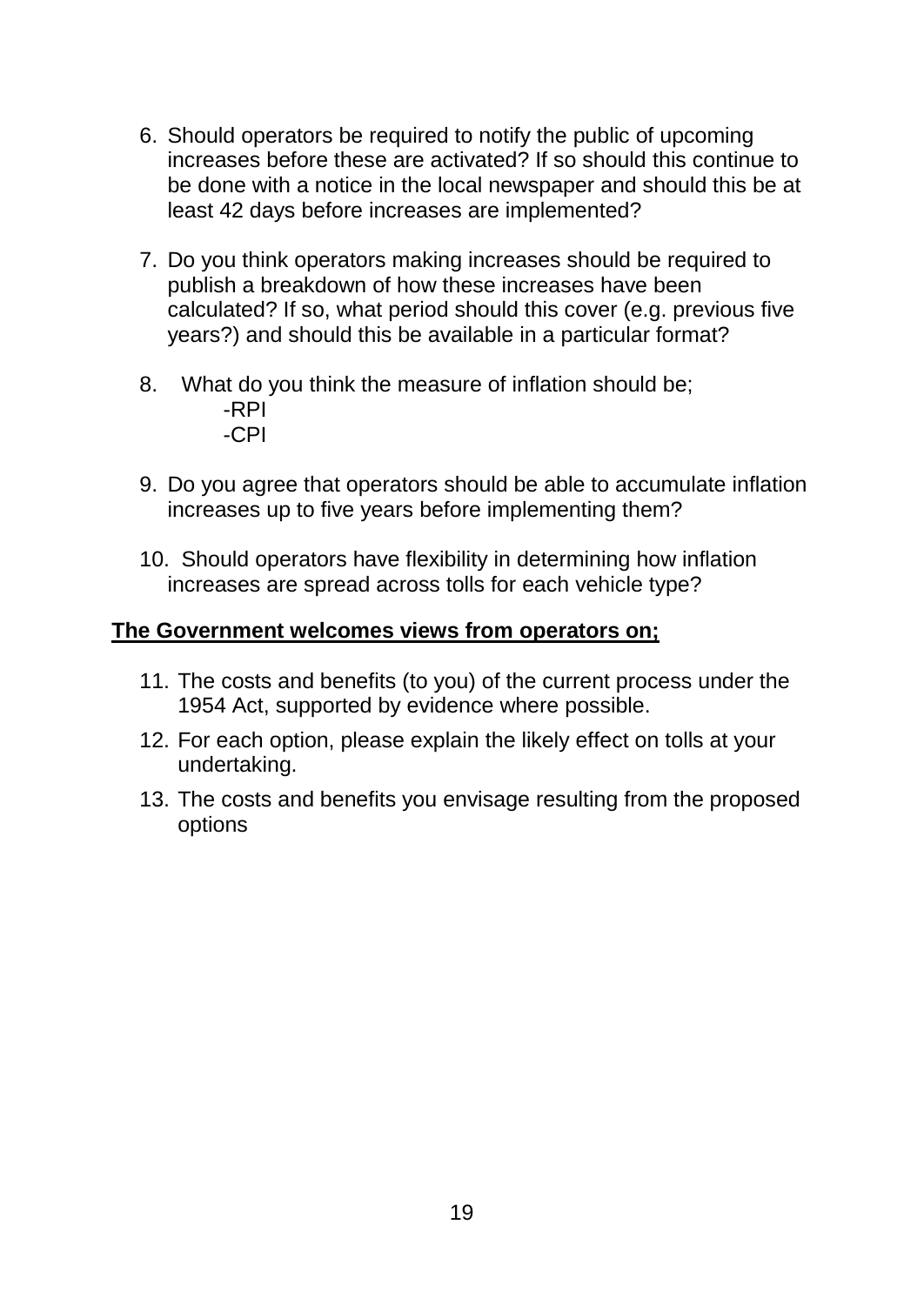# 11. How to Respond

This consultation will run for six weeks. Having regard for the simplicity of this proposed measure and the limited number of undertakings it will impact, a six week consultation period is felt to provide a sufficient length of time for those that will likely be impacted to consider their response.

The consultation period began on  $27<sup>th</sup>$  February and will run until  $10<sup>th</sup>$ April. Please ensure that your response reaches us before the closing date. If you would like further copies of this consultation document, it can be found at [\(www.gov.uk/government/consultations/simplifying-the](http://www.gov.uk/government/consultations/simplifying-the-process-for-revising-tolls-at-local-tolled-crossings)[process-for-revising-tolls-at-local-tolled-crossings](http://www.gov.uk/government/consultations/simplifying-the-process-for-revising-tolls-at-local-tolled-crossings) ) or you can contact Natasha Kopala if you need alternative formats (Braille, audio CD, etc).

It would be helpful when responding to these questions if consultees could use the form at Annex C or the link at [www.gov.uk/government/consultations/simplifying-the-process-for](http://www.gov.uk/government/consultations/simplifying-the-process-for-revising-tolls-at-local-tolled-crossings)[revising-tolls-at-local-tolled-crossings](http://www.gov.uk/government/consultations/simplifying-the-process-for-revising-tolls-at-local-tolled-crossings) All responses will be treated equally regardless of the format in which they are received.

Please send completed copies of Annex C to; Natasha Kopala Department for Transport Great Minster House 33 Horseferry Road London SW1P 4DR 020 7944 2143 [RevisingLocalTollsProposals@dft.gsi.gov.uk](mailto:RevisingLocalTollsProposals@dft.gsi.gov.uk)

When responding, please state whether you are responding as an individual or representing the views of an organisation. If responding on behalf of a larger organisation, please make it clear who the organisation represents and, where applicable, how the views of members were assembled.

A list of those consulted is attached at Annex D. If you have any suggestions of others who may wish to be involved in this process please contact us.

## **Freedom of Information**

Information provided in response to this consultation, including personal information, may be subject to publication or disclosure in accordance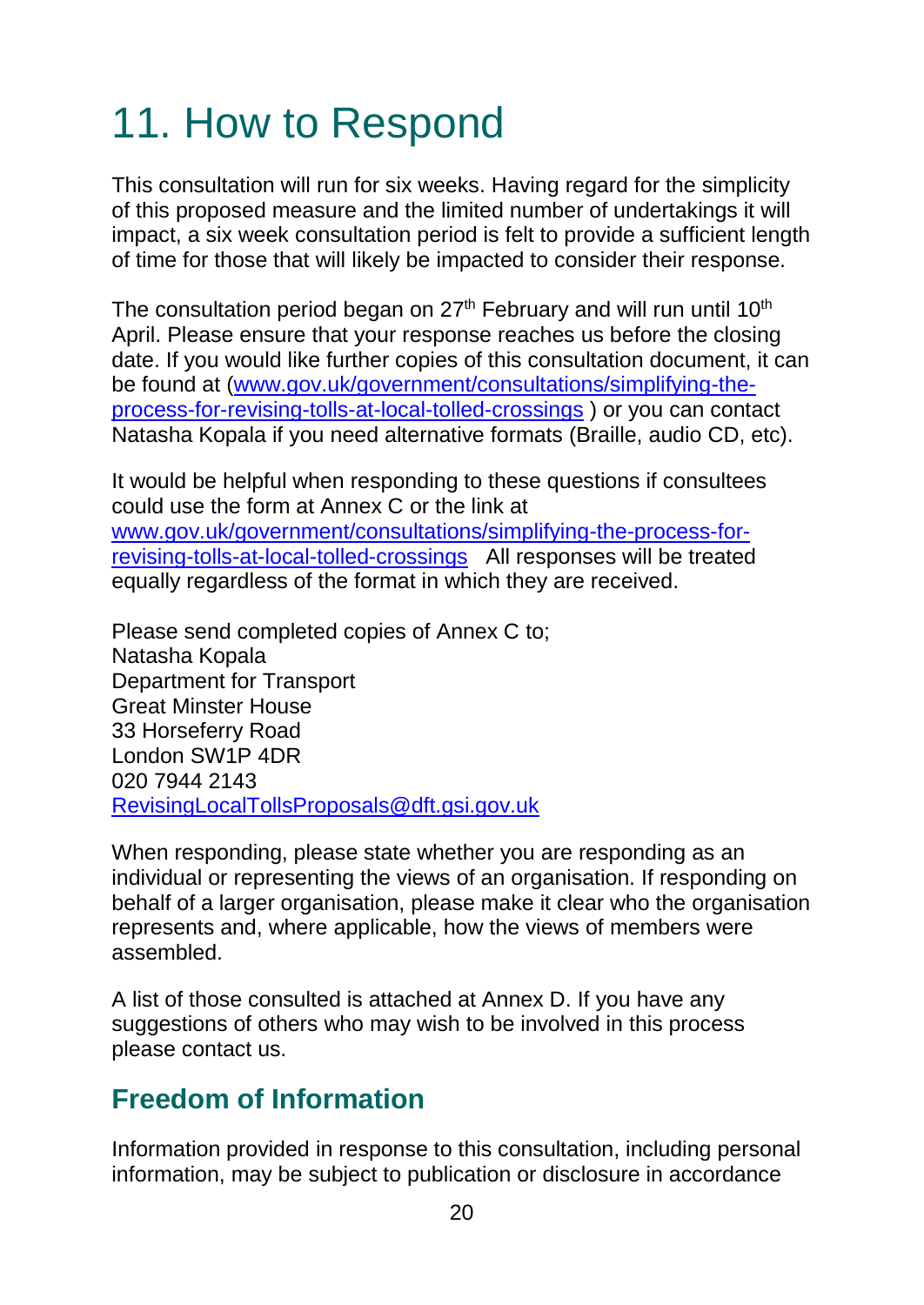with the Freedom of Information Act 2000 (FOIA) or the Environmental Information Regulations 2004.

If you want information that you provide to be treated as confidential, please be aware that, under the FOIA, there is a statutory Code of Practice with which public authorities must comply and which deals, amongst other things, with obligations of confidence.

In view of this it would be helpful if you could explain to us why you regard the information you have provided as confidential. If we receive a request for disclosure of the information, we will take full account of your explanation, but we cannot give an assurance that confidentiality can be maintained in all circumstances. An automatic confidentiality disclaimer generated by your IT system will not, of itself, be regarded as binding on the Department.

The Department will process your personal data in accordance with the Data Protection Act (DPA) and in the majority of circumstances this will mean that your personal data will not be disclosed to third parties.

# 12. What will happen next

A summary of responses, including the next steps, will be published within three months of the consultation closing on [\(www.gov.uk/government/consultations/simplifying-the-process-for](http://www.gov.uk/government/consultations/simplifying-the-process-for-revising-tolls-at-local-tolled-crossings)[revising-tolls-at-local-tolled-crossings](http://www.gov.uk/government/consultations/simplifying-the-process-for-revising-tolls-at-local-tolled-crossings) ). Paper copies will be available on request.

# 13. Consultation principles

The consultation is being conducted in line with the Government's key consultation principles which are listed below. Further information is available on the Government website at

https://www.gov.uk/government/publications/consultation-principlesguidance

If you have any comments about the consultation process please contact: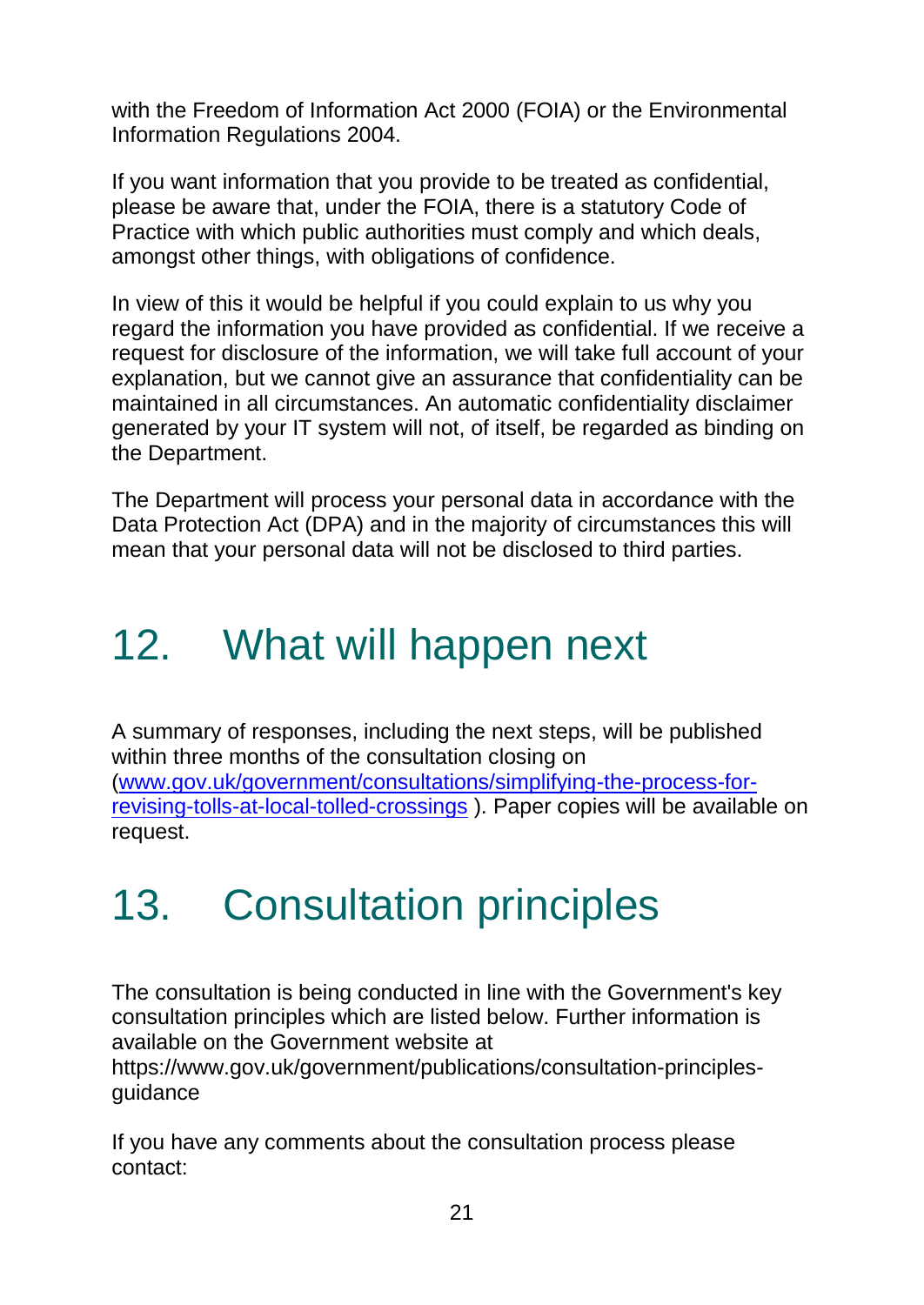Consultation Co-ordinator Department for Transport Zone 1/29 Great Minster House London SW1P 4DR **Email; consultation@dft.gsi.gov.uk**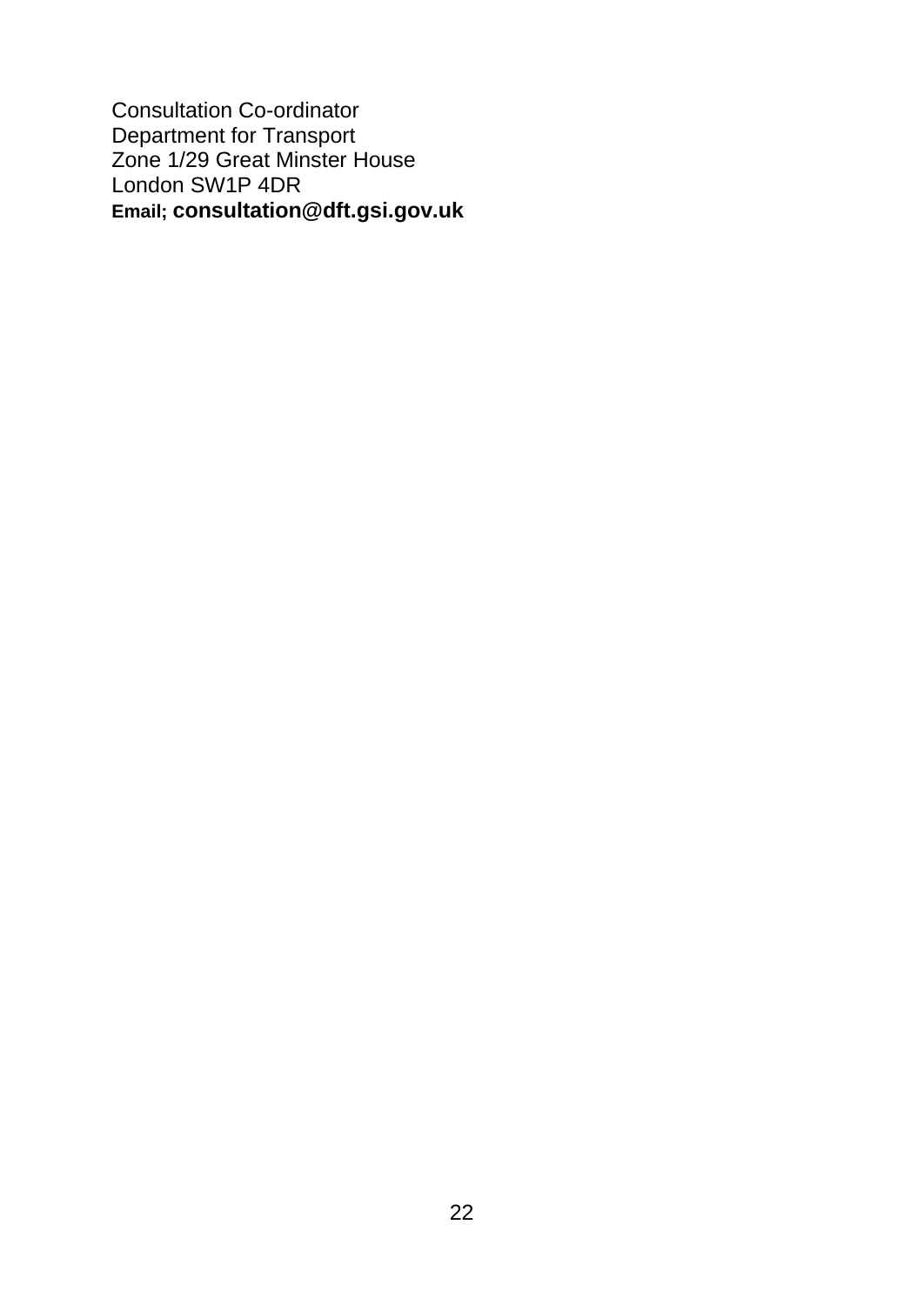# Annex A: Location of Local Statutory Tolled Crossings



© Crown Copyright and database rights 2013. Ordnance Survey Licence Number 100039241 Department for Transport gisu1112j264

- **1**. **Aldwark Bridge,** Nr Linton –On-Ouse, North Yorkshire
- **2. Bournemouth-Swanage Motor-Road Ferry,** Entrance of Poole Harbour , Dorset
- **3. Clifton Suspension Bridge**, Leigh Woods, Bristol
- **4. Dartmouth-Kingswear Floating Bridge,** Dartmouth, Devon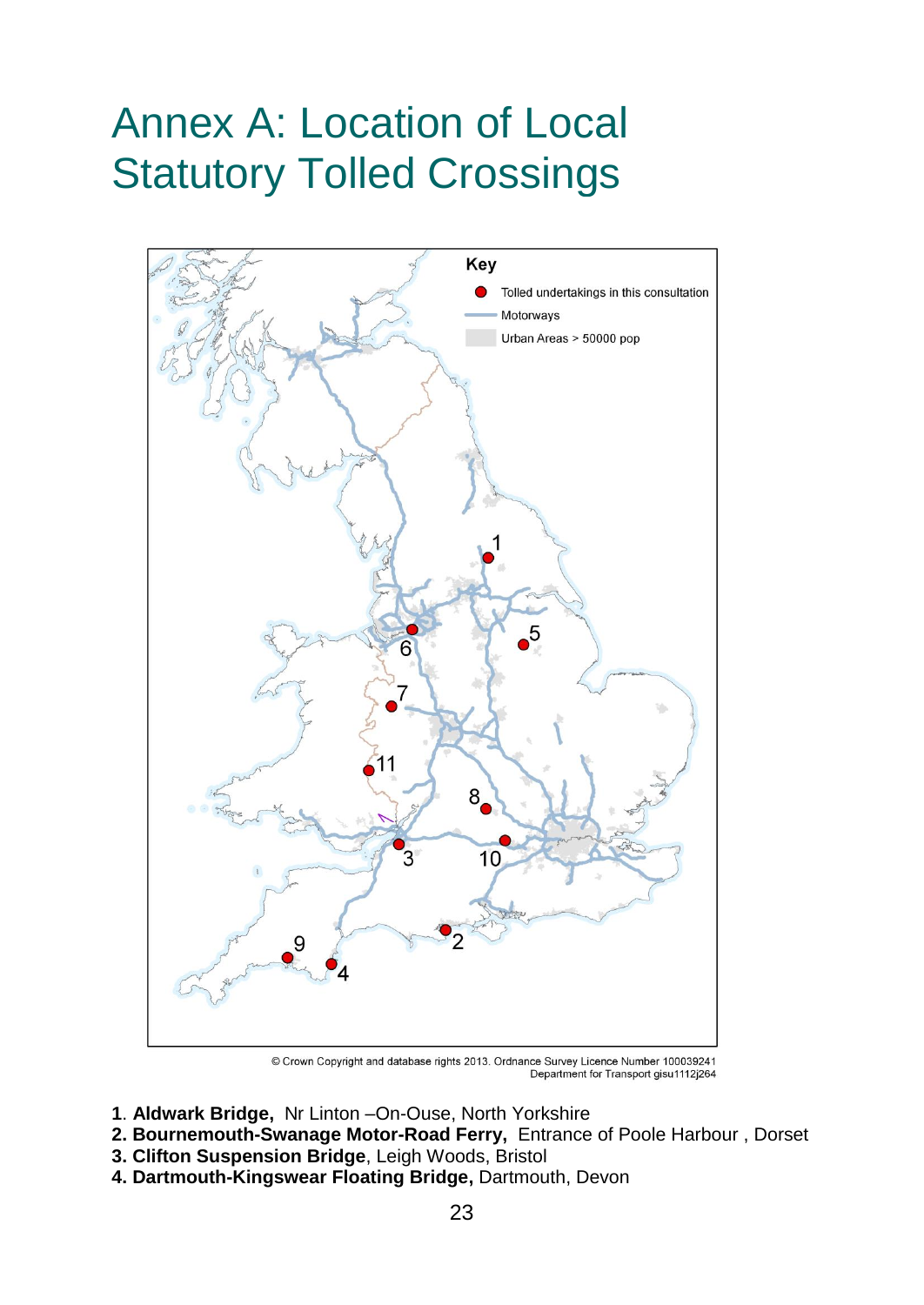- **5. Dunham Bridge,** Dunham-on-Trent, Lincolnshire
- **6. Rixton & Warburton Bridge,** Warburton**,** Cheshire
- **7. Shrewsbury (Kingsland) Bridge,** Shrewsbury, Shropshire
- **8. Swinford Bridge,** Swinford**,** Oxfordshire
- **9. Tamar Bridge & Torpoint Ferry,** Saltash, Cornwall
- **10. Whitchurch Bridge,** Whitchurch-on-Thames**,** Oxfordshire
- **11. Whitney-on-Wye Bridge,** Whitney-on-Wye**,** Herefordshire

## Annex B: Draft Impact Assessment

When responding to the consultation, please comment on the analysis of costs and benefits, giving supporting evidence wherever possible.

Please also suggest any alternative methods for reaching the objective and highlight any possible unintended consequences of the policy, and practical enforcement or implementation issues.

### **Attached separately to this consultation**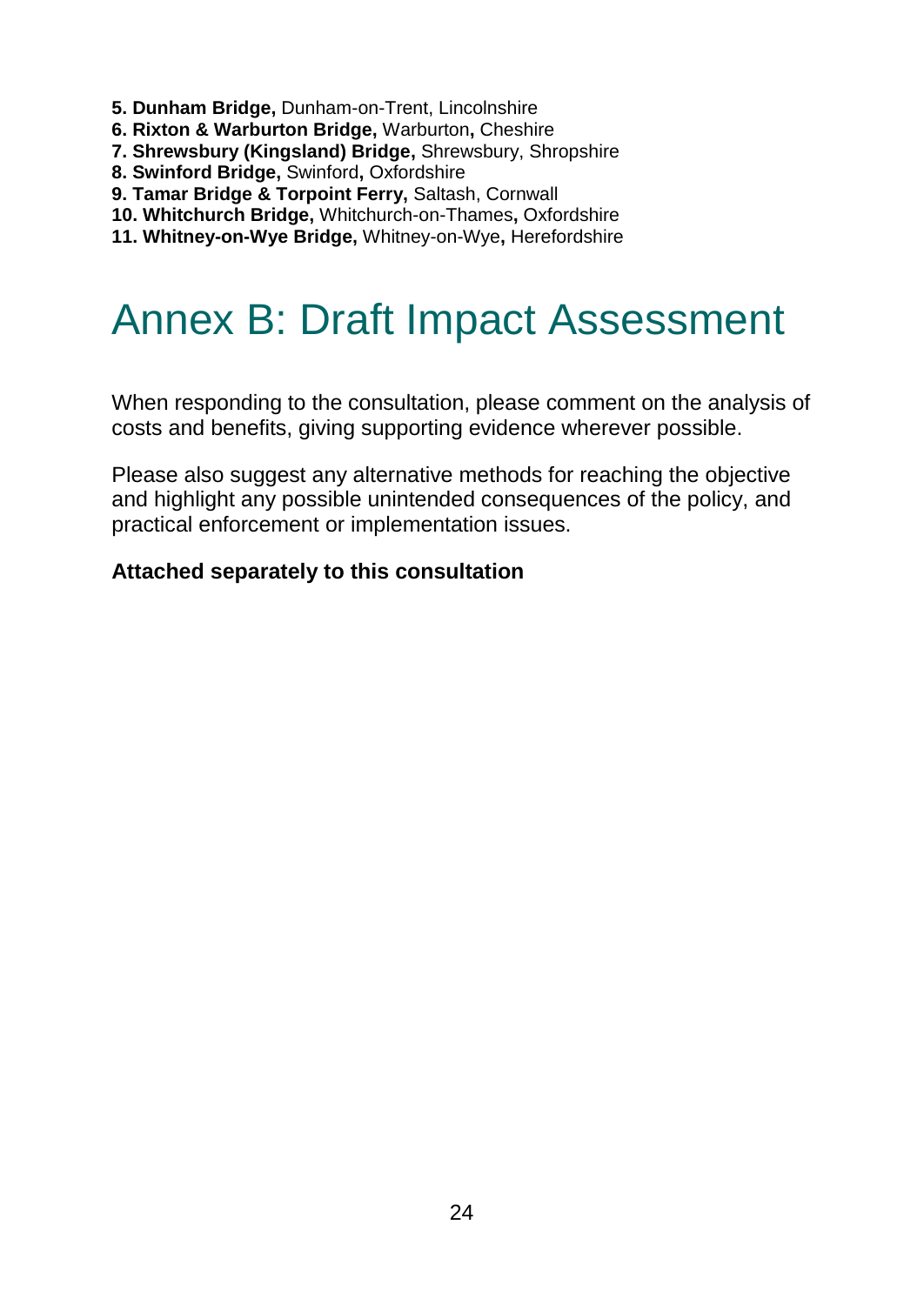# Annex C– Optional template for consultation responses

The consultation period closes on 10th April. We do not require every question to be answered.

### **Your Details**

Full Name : Email address:

Are you responding as an individual?

- Yes
- No

If no, which organisation do you represent?

Are you responding as;

- A tolled crossing user
- Tolled crossing operator
- Other please specify

### **Consultation Questions**

Q1. Which local tolled crossings do you use?

(a)Aldwark Bridge (b)Bournemouth-Swanage Motor Road Ferry (c)Clifton Suspension Bridge (d)Dartmouth-Kingswear Higher Ferry (e)Dunham Bridge (f) Rixton and Warburton Bridge (g)Shrewsbury (Kingsland) Bridge (h)Swinford Bridge (i) Tamar Bridge and Torpoint Ferry (j) Whitchurch Bridge (k)Whitney-on-Wye Bridge (l) Other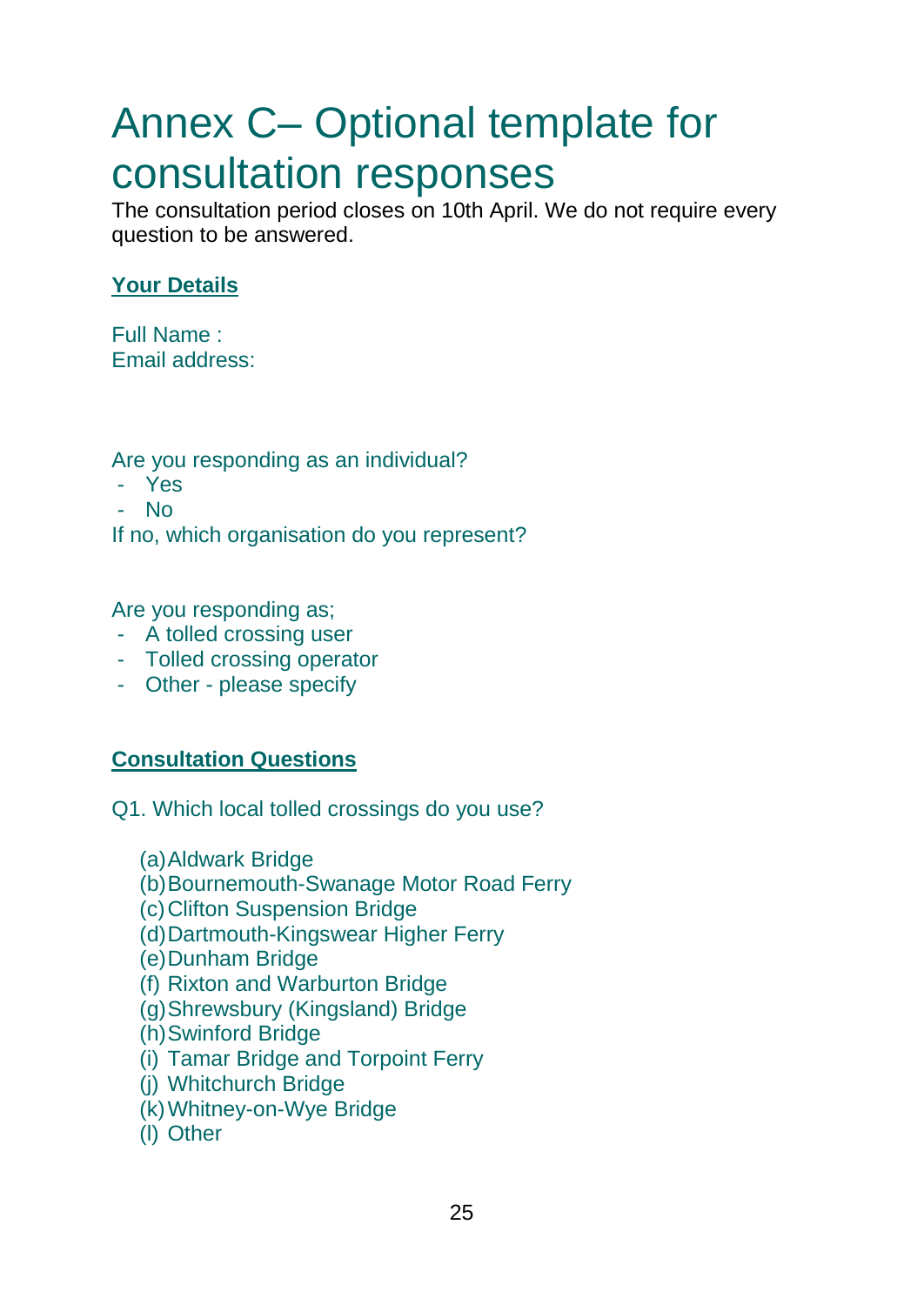Please indicate, (and if more than one used)

Q2. Which of the following best describes how often you use the tolled crossings?

- Daily
- Weekly
- Occasionally

Q3.How would you best describe the purpose of your journey involving these crossings?

- Travel to and from work
- Mostly business
- Mostly leisure

Q4. How do you think the proposed options for revising tolls would impact on you? (Any additional supporting evidence can be sent to [RevisingLocalTollsProposals@dft.gsi.gov.uk\)](mailto:RevisingLocalTollsProposals@dft.gsi.gov.uk).

Q5. Given that Government are minded to change the current process, which option do you prefer?

- Option 1
- Option 2
- Other Please specify.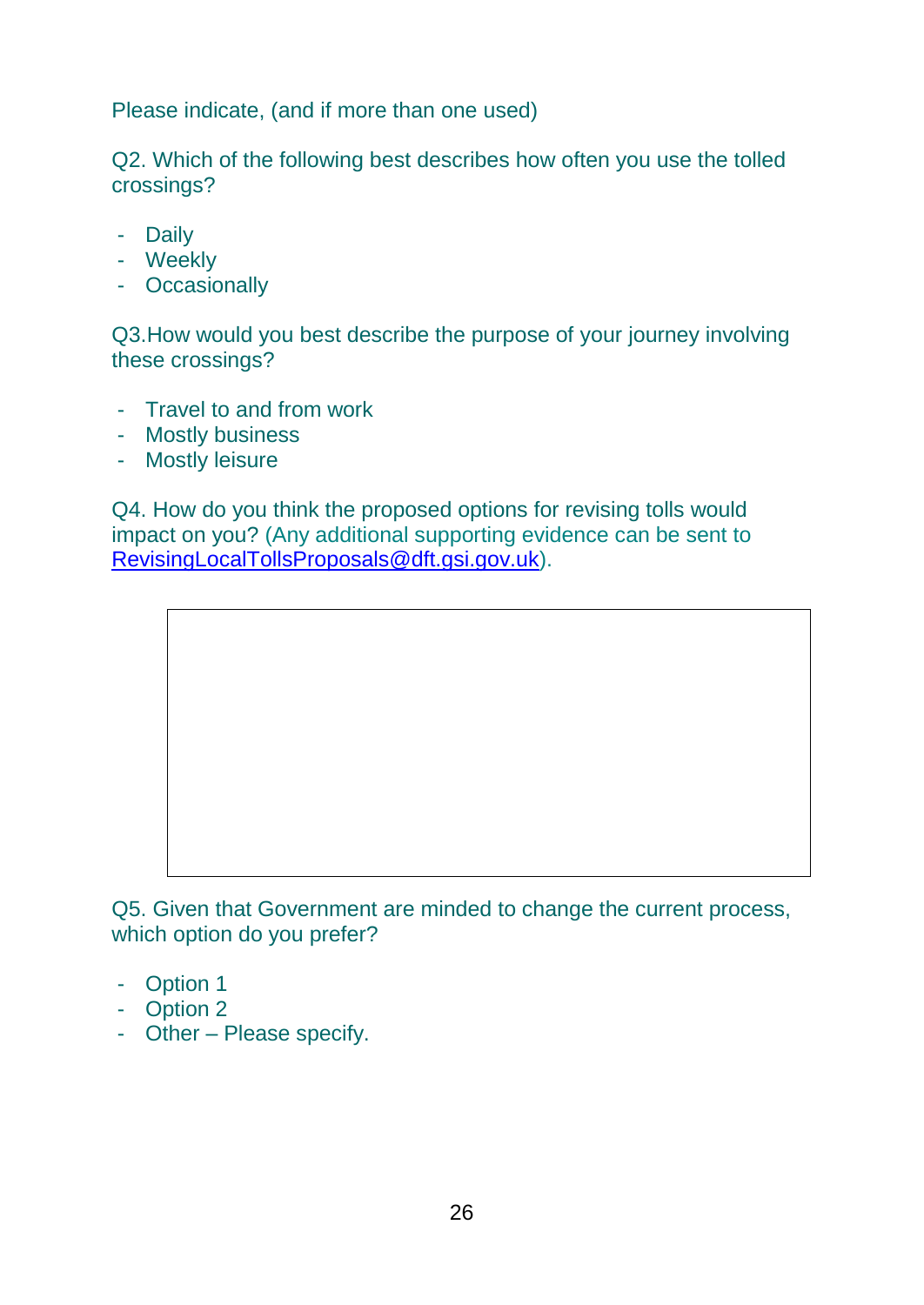

### **If your preference is Option 1;**

- Q5.1. What is your preferred specified level of increase an operator should be able to make themselves without an application to the Secretary of State?
	- Option 1a
	- Option 1b
- Q5.2. For applications above this level, at what point should it be possible for a public inquiry to be triggered?
	- Option 1.1
	- Option 1.2

Q6. Should operators be required to notify the public of upcoming increases before these are activated?

- Yes
- No

#### **If you indicated yes;**

Q6.1. Should this continue to be done with a notice in the local newspaper?

- Yes
- No please specify preferred method in the box below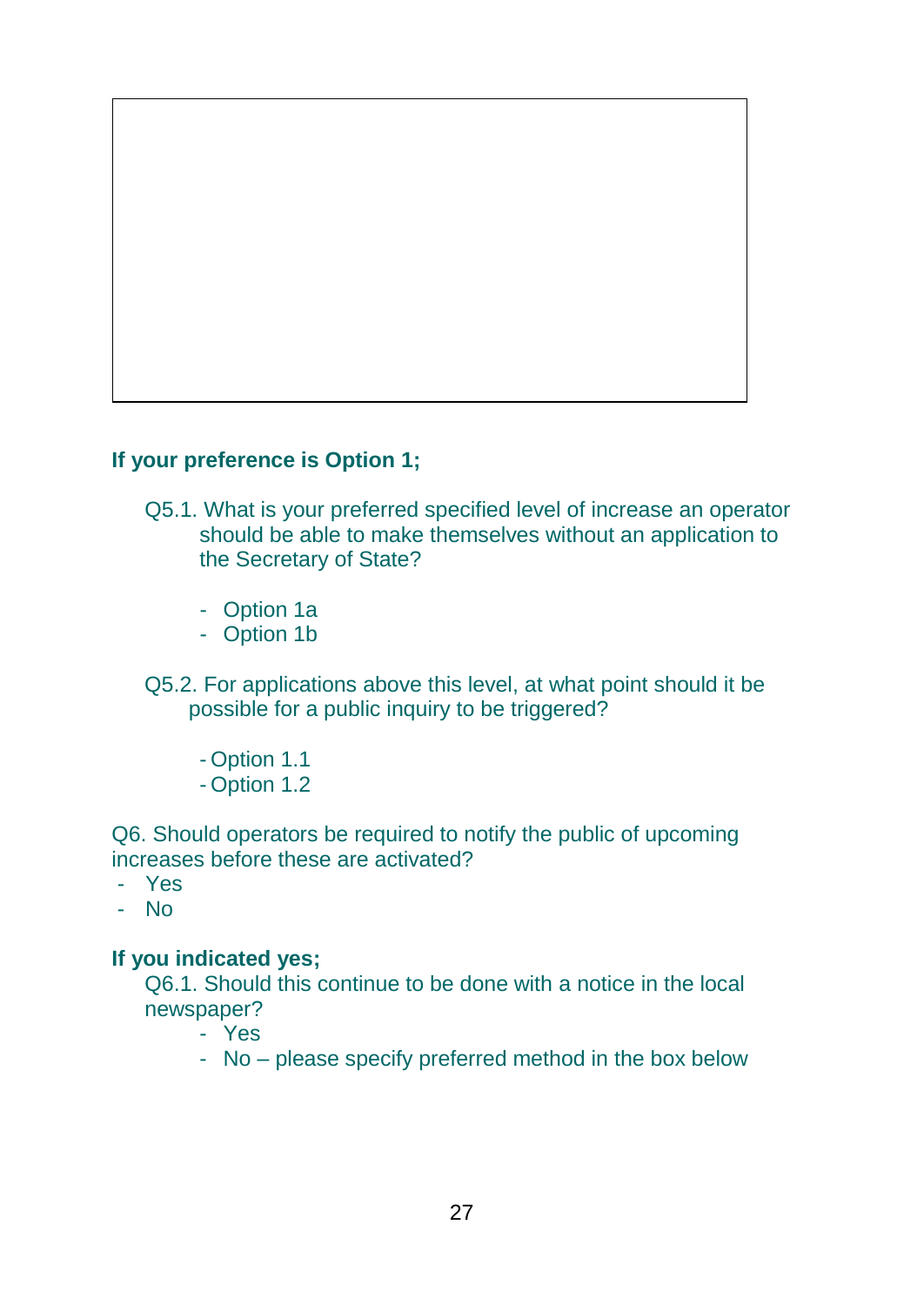

Q6.2. Should this be at least 42 days before the increases are implemented?

- Yes
- No please specify in the box below

Q7. Do you think operators making toll increases should be required to publish a breakdown of how these increases have been calculated?

- Yes
- No

Q7.1. If yes, what period should this cover (e.g. previous five years) and should this be available in a particular format? –Please specify in the box below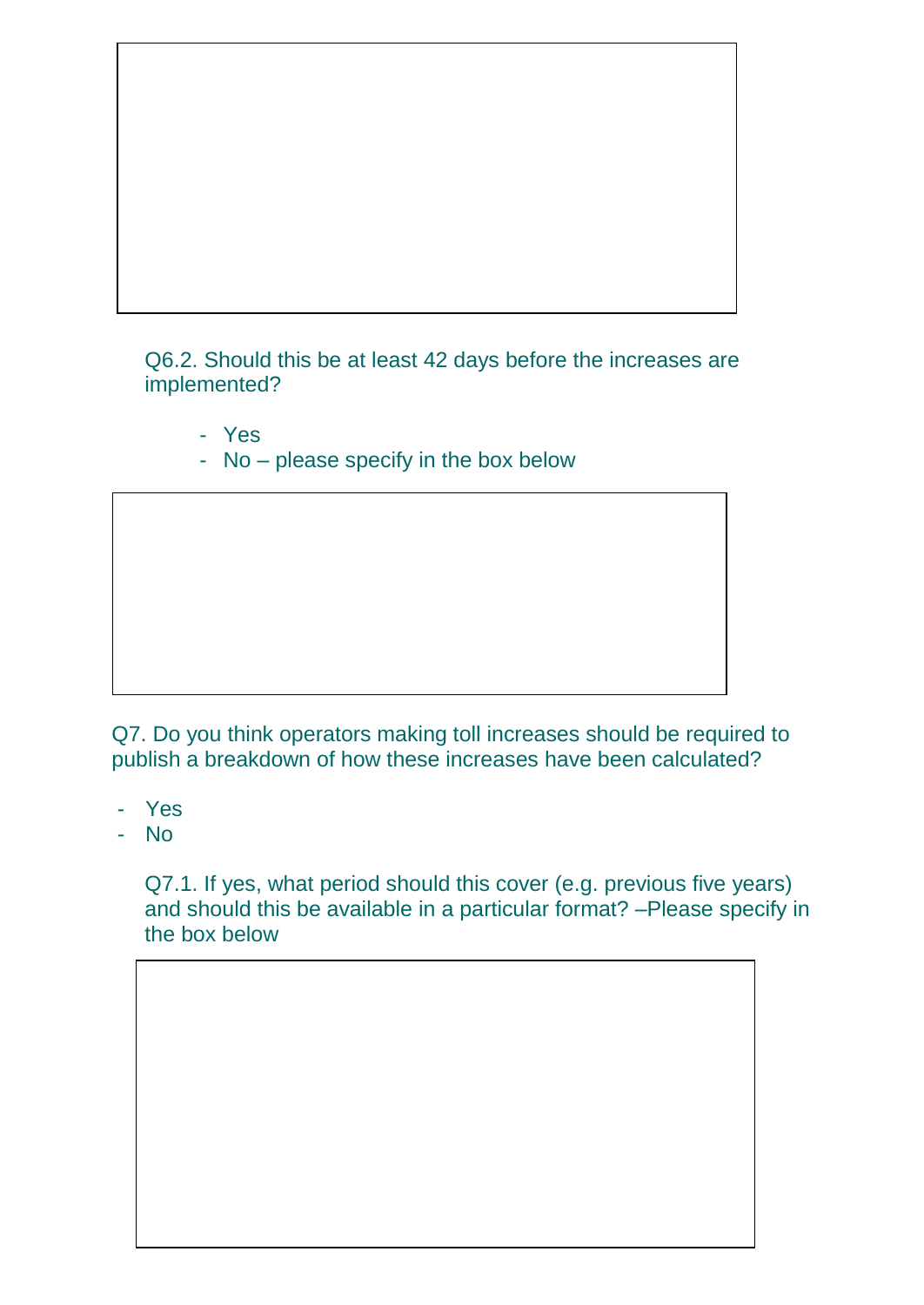### **Assuming operators can increase their tolls up to inflation/inflation minus 1%;**

Q8. What do you think the measure of inflation should be?

- RPI (Retail Price Index)
- CPI (Consumer Price Index)

Q9. Do you agree that Operators should be able to accumulate inflation increases for up to 5 years before implementing them?

- Yes
- No

Q10. Should Operators have flexibility in determining how inflation increases are spread across tolls for each vehicle type?

- Yes
- No

### **The Government welcomes views from tolled crossing operators on;**

Q11.The costs and benefits (to you) of the current process under the 1954 Act.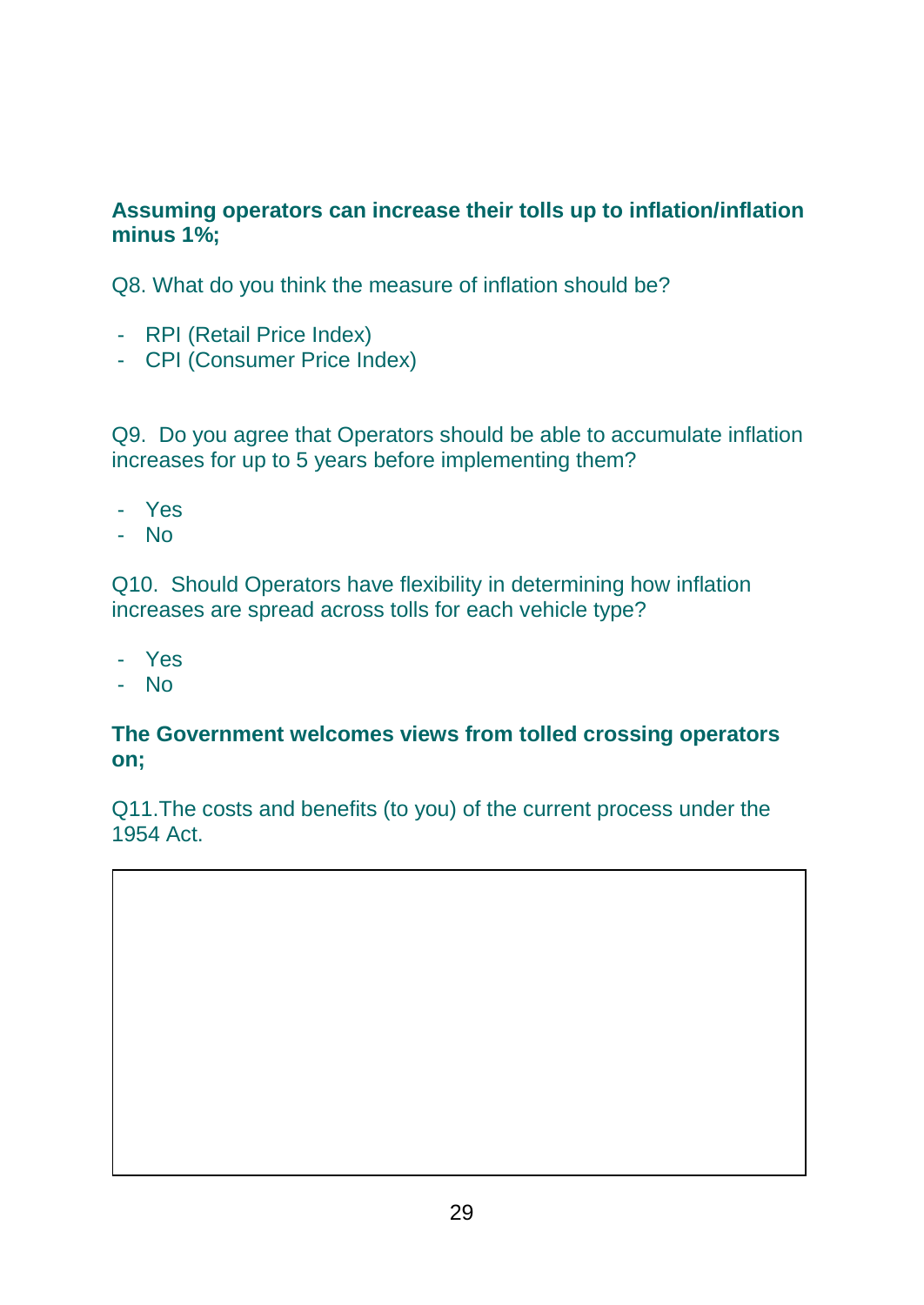Q12. For each proposed option, please explain the likely effect on tolls at your undertaking. (Please send supporting evidence to Revising Local Tolls Proposals @dft.gsi.gov.uk where possible).

Q13. The costs and benefits you envisage resulting from the proposed options. (Please send supporting evidence to Revising LocalTolls Proposals @ dft.gsi.gov.uk where possible).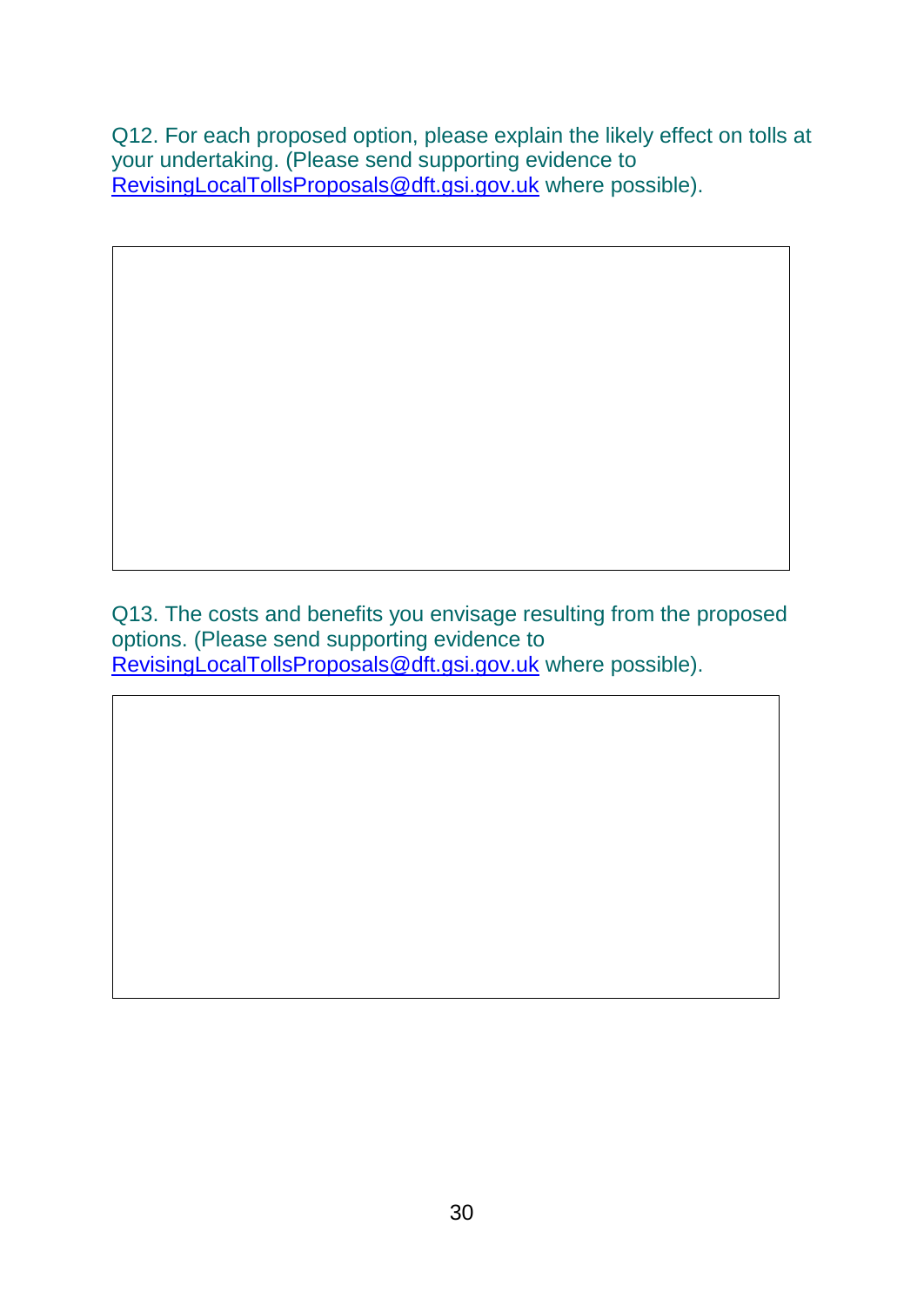Q14. Any further comments you wish to make on the Government's proposals.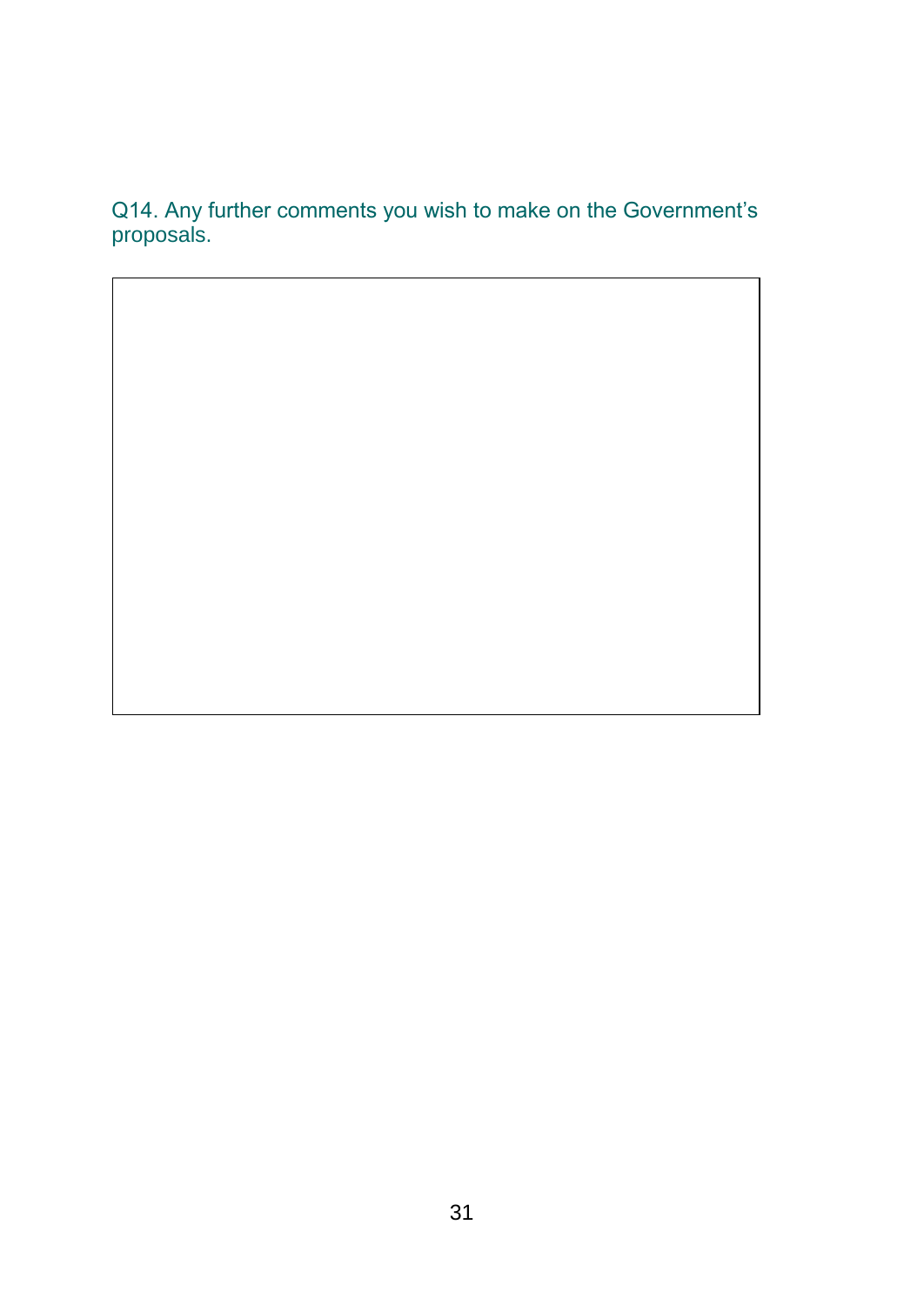# Annex D: List of Formal consultees

Aldwark Bridge Clifton Suspension Bridge Dunham Bridge Rixton Warburton Bridge Shrewsbury-Kingsland Bridge Swinford Bridge Tamar Bridge & Torpoint Ferry Whitchurch Bridge Whitney on Wye Bridge Bournemouth-Swanage Ferry Dartmouth-Kingswear Floating Bridge Humber Bridge Itchen Bridge Lynmouth and Lynton lift Batheaston Bridge Cartford bridge

The Scottish Government The Welsh Government

North Yorkshire County Council Hambleton District Council Aldwark Parish Council Bristol City Council Lincolnshire County Council West Lindsey District Council Trafford Metropolitan Borough Council Warrington Borough Council Shropshire County Council Shrewsbury Town Council Oxfordshire County Council West Oxfordshire District Council South Oxfordshire District Council Eynsham Parish Council Cumnor Parish Council Whitchurch on Thames Parish Council Pangbourne Parish Council Cornwall County Council Plymouth City Council Herefordshire County Council Whitney on Wye Parish Council